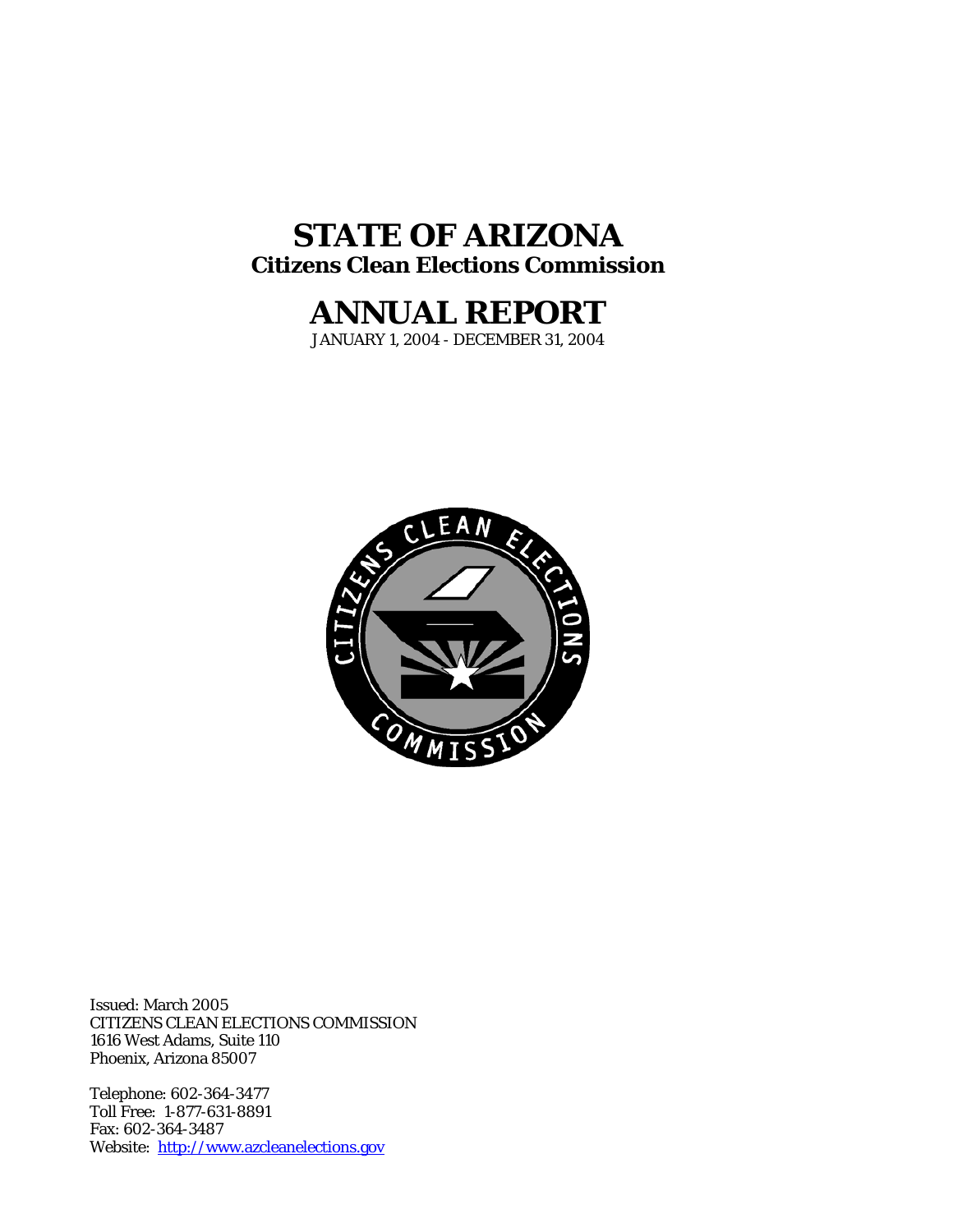**Janet Napolitano Governor** 

**Colleen Connor**  Executive Director



**Marcia Busching**  Chair

**Kathleen Detrick Ermila Jolley Tracey Bardorf Gary Scaramazzo**  Commissioners

#### **State of Arizona Citizens Clean Elections Commission**

**1616 W. Adams, Suite 110 - Phoenix, Arizona 85007 - Tel (602) 364-3477 - Fax (602) 364-3487 – [www.azcleanelections.gov](http://www.azcleanelections.gov/)**

#### To The Honorable Janet Napolitano Governor of Arizona

Dear Governor Napolitano:

We are pleased to submit for your information the 2004 Annual Report for the Citizens Clean Elections Commission, pursuant to Arizona Revised Statutes (A.R.S.) § 16-956(B) (3). The Annual Report describes the activities performed by the Commission in the last calendar year and recommendations for changes in the law.

In 1998, the voters of Arizona passed the Citizens Clean Elections Act. The Commission celebrates the sixth anniversary of the Act through the continued commitment of upholding the letter and spirit of the Act. With the knowledge and experience gained through the last three election cycles, the Commission strives to continuously improve a public funding system that has become the role model for states across the country.

The Commission accomplished its goals set forth with a successful 2004 election year and looks forward to preparing for the same accomplishments and success in the 2006 election.

Respectfully Yours,

Maura J. Busch

Marcia Busching, Chair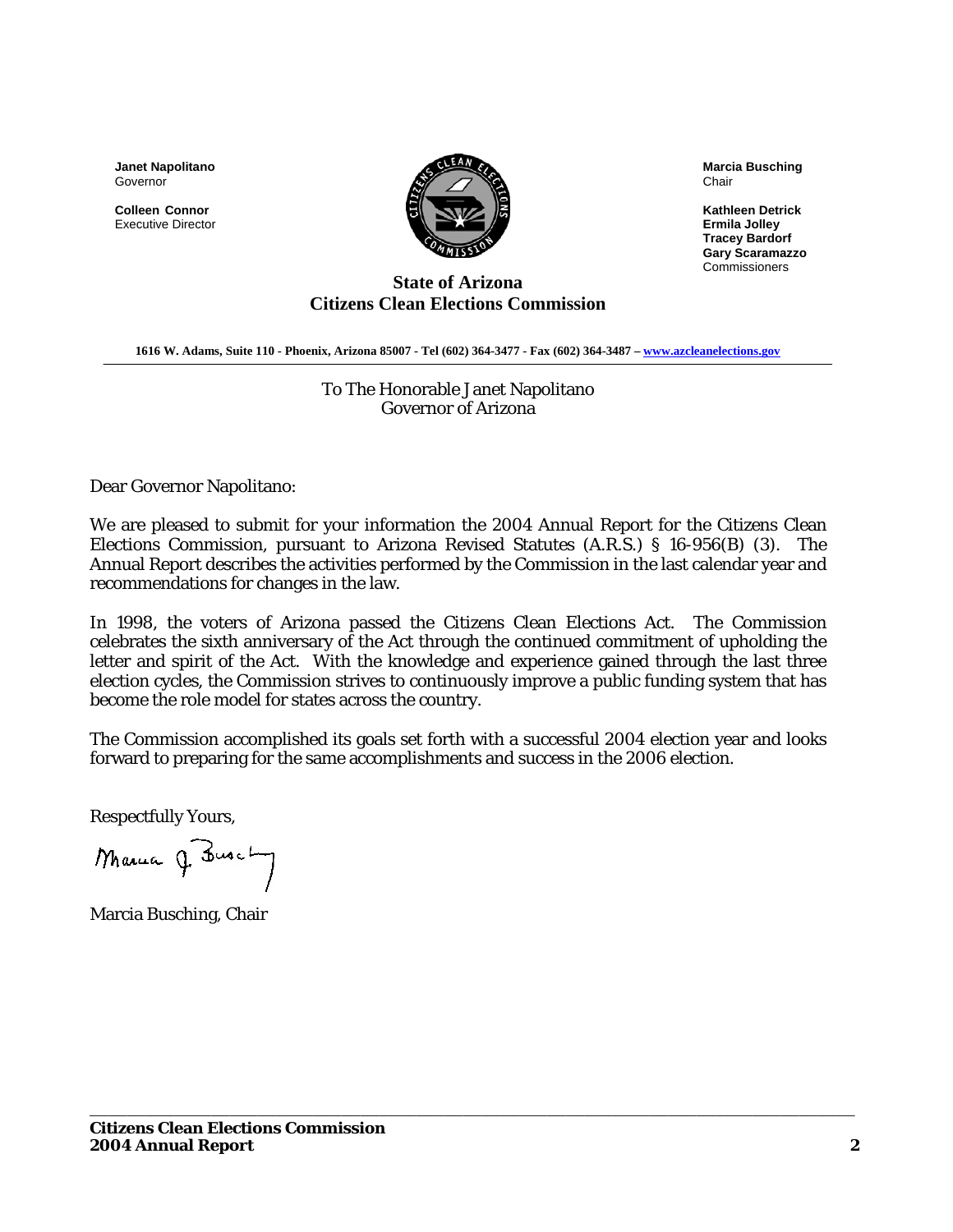## **TABLE OF CONTENTS**

| CITIZENS CLEAN ELECTIONS ACT |                |
|------------------------------|----------------|
|                              |                |
|                              | $\overline{9}$ |
|                              |                |
|                              |                |
|                              |                |
|                              |                |
|                              |                |
|                              |                |
|                              |                |
|                              |                |
|                              |                |
|                              |                |
|                              |                |
| RULE CHANGES 15              |                |
| <b>LITIGATION</b>            | $\frac{17}{2}$ |
|                              |                |
| <b>STAFF DUTIES</b>          | <b>21</b>      |
|                              | 24             |
|                              | 24             |
|                              | 24             |
|                              | 28             |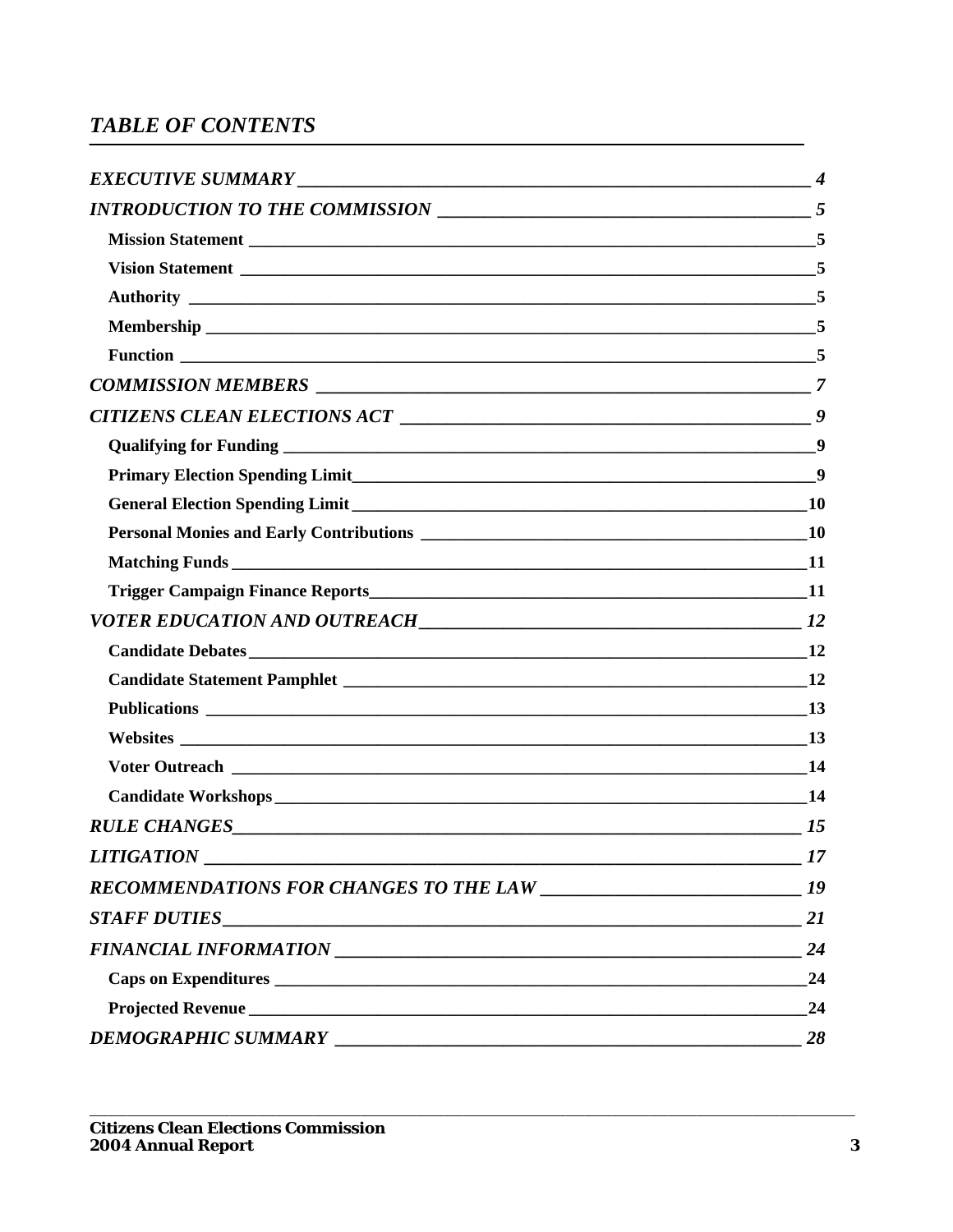## <span id="page-3-0"></span>**EXECUTIVE SUMMARY**

Throughout 2004, the Citizens Clean Elections Commission (Commission) continued to implement and administer the Citizens Clean Elections (Act) by issuing many new regulations and by improving the process to disburse public funding to qualified candidates. The Commission also emphasized education of Arizonans and accessibility of information provided to the public.

For 4 corporation commission offices and 90 legislative offices up for election, there were 195 candidates in the primary election. Of those 195 candidates, 116, or 59 percent, of the candidates were certified participating candidates to whom the Commission disbursed \$2,246,255. In the general election, there were a total of 156 candidates, among whom 88, or 56 percent, were participating candidates. The Commission disbursed \$2,111,271 of campaign funding to candidates in the general election. Out of 94 elected offices in 2004, participating candidates won 52 percent of the statewide and legislative offices; a 39 percent increase from the 2002 election, and a 17 percent from the 2000 election.

Pursuant to the voter education mandates in the Act, the Commission produced and mailed approximately 3 million Candidate Statement Pamphlets to households with registered voters prior to the start of early voting for both the primary and general elections. The Commission included an early ballot request form in each pamphlet, and partnered with Sun Dial Voter Information Project to ensure that blind and visually impaired voters in Arizona had access to the 2004 Candidate Statement Pamphlets.

The Commission's voter education efforts also included sponsoring debates among statewide and legislative office candidates. A total of 22 debates were hosted for the primary election period and 21 debates were hosted for the general election period.

For the education of Arizonans, the Commission conducted training classes across the state throughout the year. One significant rule change in 2004 was to require all participating candidates and their campaign treasurers to attend a Commissionsponsored training class. The training classes were tailored specifically to meet the needs of the candidates, both participating candidates and nonparticipating candidates, and the campaign treasurers. In addition to providing information about the Clean Elections Act, the workshops also assisted with using the campaign finance software, all campaign finance reporting requirements, and bookkeeping.

By the end of 2004, there were a total of 35 enforcement maters; 18 complaints had been dismissed, 1 settlement agreement, and 5 investigations into possible campaign finance violations.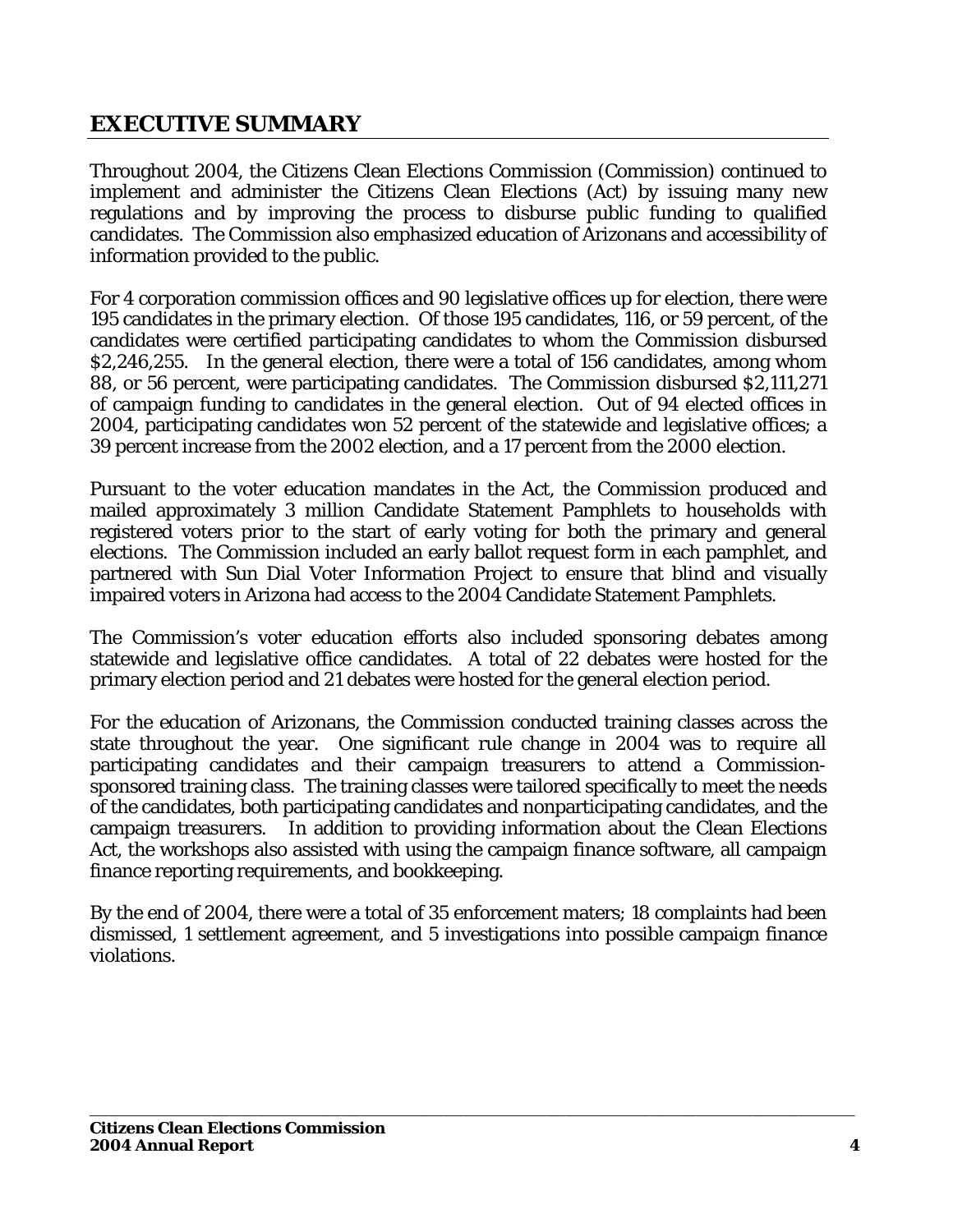## <span id="page-4-0"></span>**INTRODUCTION TO THE COMMISSION**

## **Mission Statement**

To fairly, faithfully and fully implement and administer the Citizens Clean Elections Act.

## **Vision Statement**

Through the successful implementation of the Arizona Citizens Clean Elections Act, the Commission seeks to improve the integrity of Arizona state government and promote public confidence in the Arizona political process.

## **Authority**

The Citizens Clean Elections Commission was established by the enactment of the Citizens Clean Elections Act, A.R.S., Title 16, Chapter 6, Article 2. In addition to administering the provisions of Article 2, the Commission promulgates rules and enforces A.R.S. §§ 16-940 through 16-961.

## **Membership**

The Commission consists of 5 members:

No more than 2 shall be members of the same political party.

No more than 2 shall be residents of the same county.

No one shall be appointed who does not have a party registration that has been continuously recorded for at least 5 years immediately preceding appointment, with the same political party or as an independent.

- Each candidate shall be a qualified elector who has not, in the previous 5 years in this state, been appointed to, elected to or run for any public office, including precinct committeeman, or served as an officer of a political party.
- A member of the Commission shall serve no more than one term and is not eligible for reappointment.
- No Commissioner, during his or her tenure or for 3 years thereafter, shall seek or hold any other public office, serve as an officer of any political committee or employ or be employed as a lobbyist.

## **Function**

The Commission holds regular meetings, which are open to the public. In 2004, the Commission held 18 regular meetings. The Commission annually elects a chair. In December 2003, Commissioner David McKay was elected as the Chair of the Commission for 2004.

Core functions of the Commission include providing public funding to qualified candidates; publishing voter education pamphlets and sponsoring debates; administering the Clean Elections Fund; and enforcing campaign finance laws.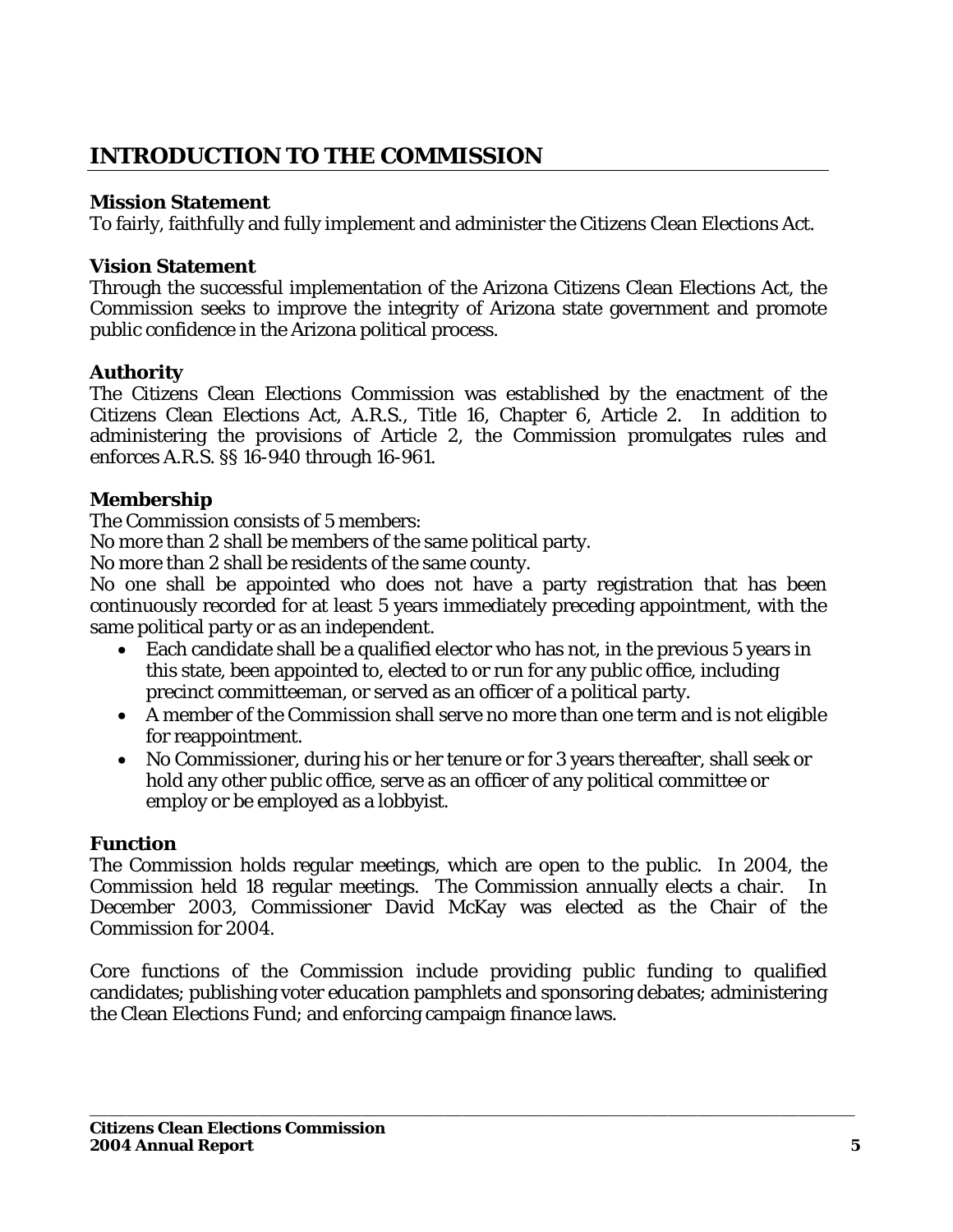#### *Voter Education*

- The Commission published a primary & general election candidate statement pamphlet for statewide and legislative office candidates, which was mailed to every household that contained a registered voter.
- The Commission sponsored debates among candidates and required participating candidates to attend and participate in debates. Nonparticipating candidates were also invited to participate in debates.

#### *Clean Elections Fund*

- The Commission shall ensure that money from the Fund is placed in candidate campaign accounts or otherwise spent as specified in the Act and not otherwise.
- The Commission shall ensure that money required by the Act to be paid to the Fund is deposited in the Fund.

#### *Enforcement*

• The Commission shall monitor reports and financial records of candidates as needed to ensure that equalization monies are paid promptly to opposing qualified candidates.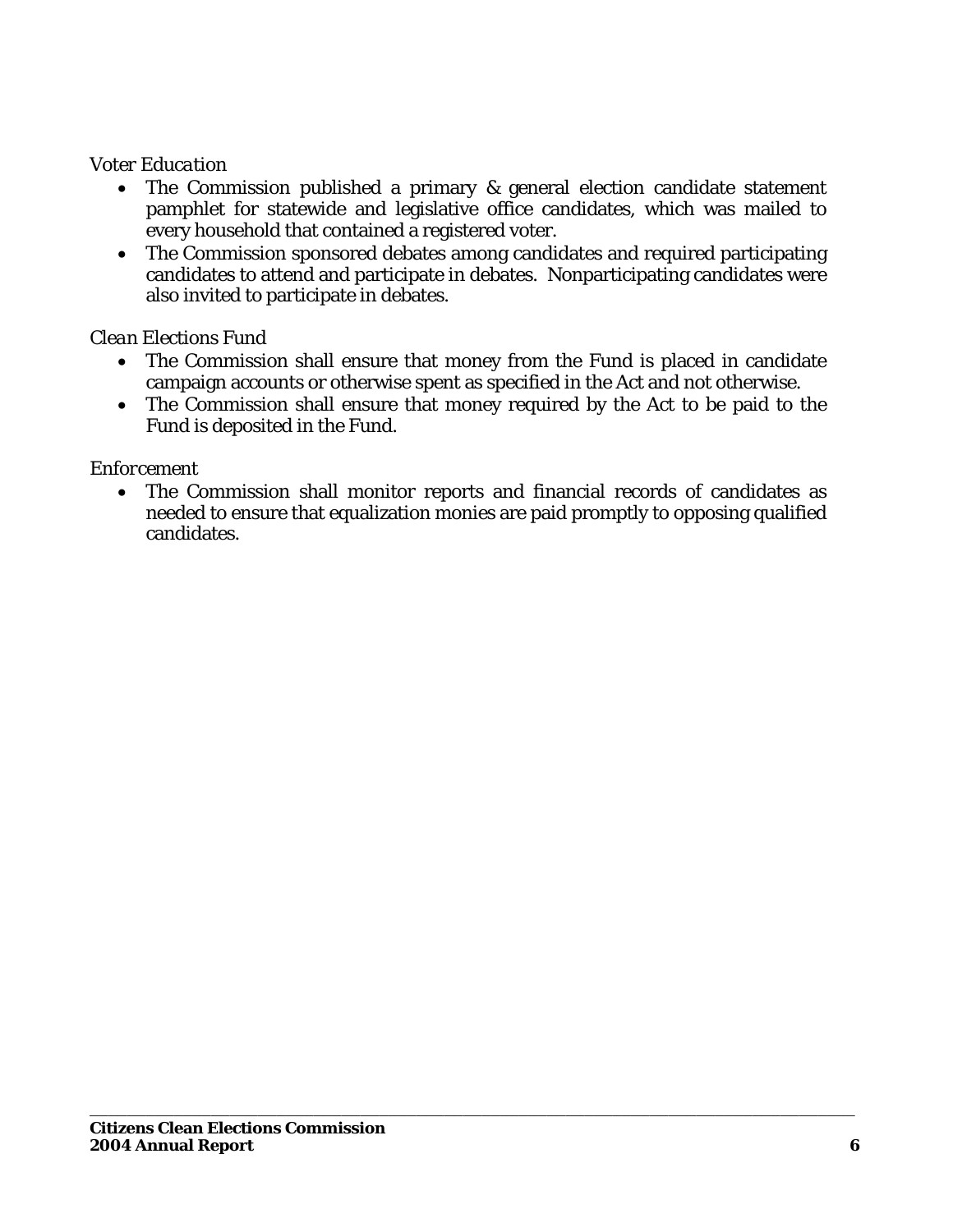### <span id="page-6-0"></span>**David G. McKay – Republican – Coconino County**

Governor Jane Dee Hull appointed Flagstaff resident Dave McKay to the Citizens Clean Elections Commission in 2000 for a term that will expire in 2005. Mr. McKay was elected by the Commission to serve as chair for 2004. Mr. McKay received his bachelor's and master's degrees from Northern Arizona University. He retired after 35 years with the Flagstaff Unified School District, where he served as principal of Thomas Knoles Elementary School (1987-1998); principal of Christensen Elementary School (1982- 1987); assistant principal of Christensen and Killip Elementary Schools (1976-1982); title III coordinator for Flagstaff Public Schools (1973-1976); assistant principal for Mt. Elden Elementary School (Killip) (1968-1973); guidance counselor for Flagstaff Elementary Schools (1966-1968); and science teacher for Flagstaff Junior High School (1963-1966). Mr. McKay founded Big Brothers of Flagstaff in 1968 and has served as executive director since. He also has served as a member of the Arizona School Administrators (1982-1997) and as a member of the State Dental Board (2000-2002).

#### **Kathleen S. Detrick – Independent – Pima County**

Attorney General Janet Napolitano appointed Tucson resident Kathleen Detrick to the Citizens Clean Elections Commission in 2001 for a term that will expire in 2006. Ms. Detrick has served as the City Clerk and Campaign Finance Administrator for the City of Tucson, Arizona since 1991. The City Clerk is a Charter officer appointed by the Mayor and Council for a two-year term of office. The Campaign Finance Administrator serves at the will of the Mayor and Council. Ms. Detrick has been employed by the Tucson City Clerk's office since 1971. In 1981 Ms. Detrick was appointed Chief Deputy City Clerk and served as the City Elections Director from 1981 until the appointment as City Clerk in 1991. The City of Tucson has the only other public campaign-funding program in the State of Arizona and has been used as a model by other jurisdictions interested in implementing a similar program. Ms. Detrick was a member of the team that developed the Tucson public campaign-funding program and has been part of the administration of the program since its approval by electorate in 1985.

#### **Ermila Jolley – Democrat – Yuma County**

Governor Jane Hull appointed Yuma resident Ermila Jolley to the Citizens Clean Elections Commission in 2002 for a term that will expire in 2007. She filled the seat formerly held by Commissioner Carl Lopez, a Tucson resident. Ms. Jolley was appointed to the Yuma County Redistricting Commission in May 2001 and currently serves as president of the Yuma Community Hispanic Forum. Ms. Jolley served as a Democratic precinct committee person in Yuma County until 1992. Ms. Jolley received her bachelor's degree from Northern Arizona University.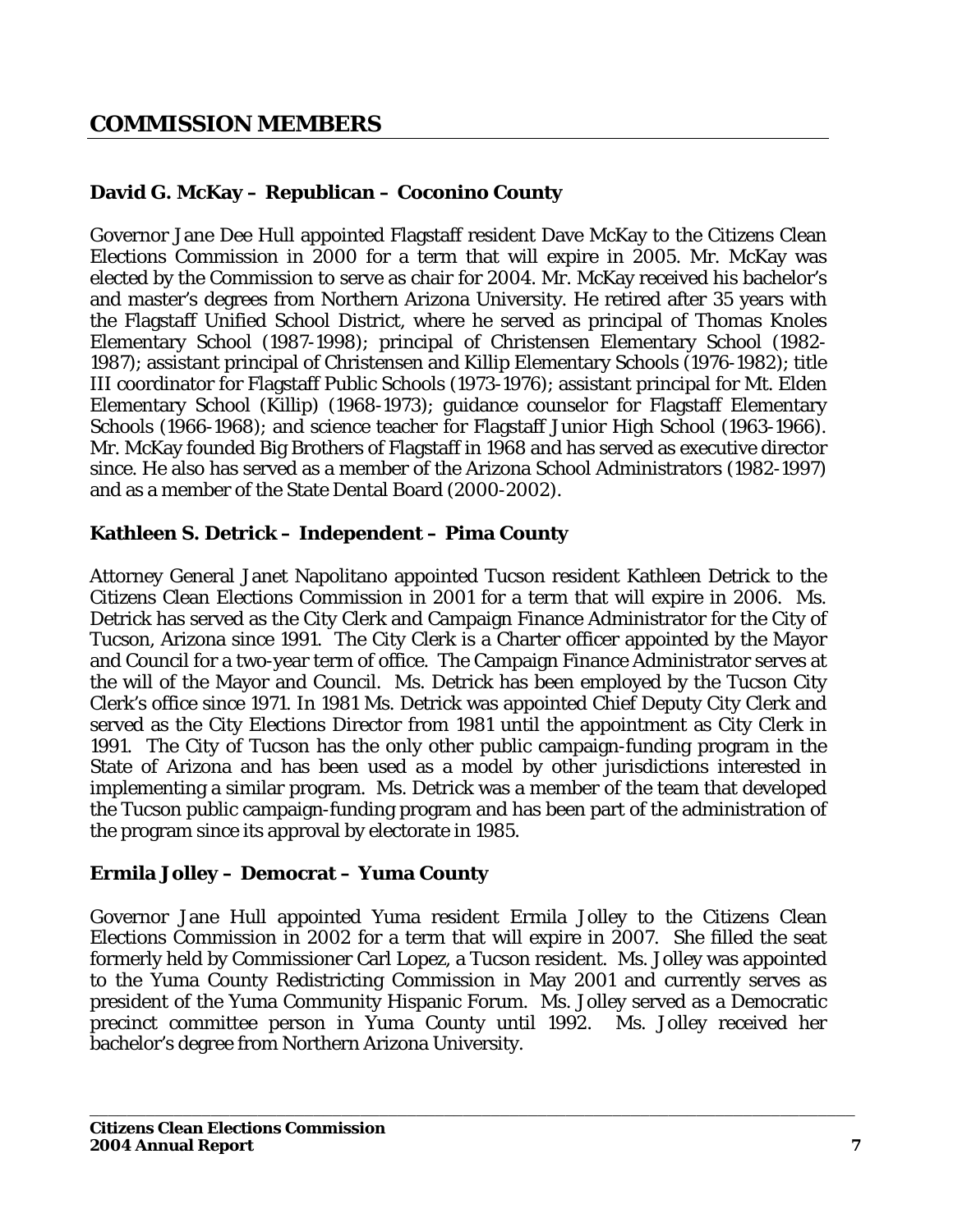#### **Marcia Busching – Democrat – Maricopa County**

Marcia J. Busching was appointed by Governor Janet Napolitano to the Citizens Clean Elections Commission in 2003 for a term that will expire in 2008. Ms. Busching has been a resident of Phoenix, Arizona since 1976. A business and real estate attorney from 1977 to 2004, Ms. Busching is certified by the Arizona State Bar as a specialist in a real estate law. In 2004, Ms. Busching retired from the law firm of Sacks Tierney, P.A.

### **Tracey A. Bardorf – Republican – Maricopa County**

Secretary of State Jan Brewer appointed Scottsdale resident Tracey A. Bardorf to the Citizens Clean Elections Commission in 2004 for a term that will expire in 2009. Ms. Bardorf practices business litigation as an Associate for the law firm Gallagher & Kennedy, P.A. in Phoenix. She earned her J.D., cum laude, in May 2000 from Arizona State University. Honors included Order of the Coif, Order of the Barristers, and Maricopa County Bar Association Student of the Year for 2000. She also served as executive editor of Jurimetrics: The Journal of Law, Science and Technology. Ms. Bardorf received her undergraduate degree, summa cum laude, from Saint Anselm College. She is fluent in Spanish, German and French, and is proficient in Italian. She is a member of the Maricopa County Bar Association and the Federalist Society, and is admitted to the Arizona Supreme Court, the United States District Court for the District of Arizona, and the United States Court of Appeals for the Ninth Circuit.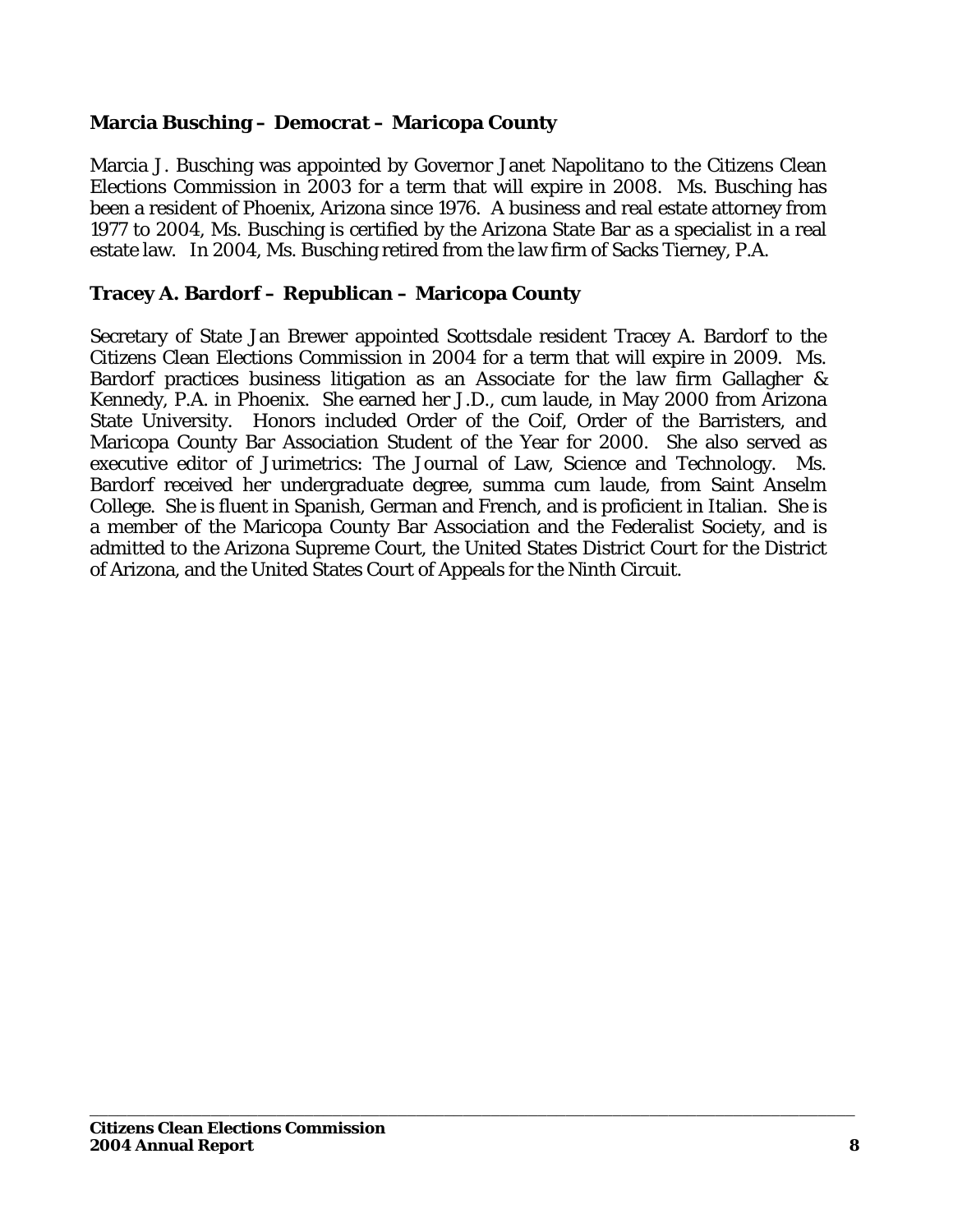## <span id="page-8-0"></span>**CITIZENS CLEAN ELECTIONS ACT**

The Citizens Clean Elections Act, which was passed by voters in the November 1998 General Election, fundamentally changed Arizona's campaign finance laws by establishing a system for publicly funding candidate election campaigns. The system is voluntary; candidates may choose to participate in the system or they may choose to raise funds in the traditional manner.

The Governor proclaimed the Act as law on December 10, 1998. On February 16, 1999, the United States Department of Justice precleared the Act, thereby allowing the Act to go into effect. Then, the Citizens Clean Elections Commission was formed.

## **Qualifying for Funding**

The Act applies to candidates for legislative and statewide offices. To receive public funding for a campaign, a candidate must raise a limited number of \$5 contributions during the qualifying period. Qualifying contributions may be made registered voters. The minimum numbers of \$5 qualifying contributions candidates must obtain during the qualifying period are as follows:

| Legislature                                 | 210   |
|---------------------------------------------|-------|
| <b>Mine Inspector</b>                       | 525   |
| <b>Corporation Commissioner</b>             | 1,575 |
| <b>Superintendent of Public Instruction</b> | 1,575 |
| <b>Treasurer</b>                            | 1,575 |
| <b>Attorney General</b>                     | 2,625 |
| <b>Secretary of State</b>                   | 2,625 |
| Governor                                    | 4,200 |

To qualify for funding, participating candidates must apply for public funding with the Secretary of State within one week after the end of the qualifying period. The candidate also must file a list of the persons that made qualifying contributions and give the Secretary of State a check in the amount of the \$5 qualifying contributions received, as well as the original signed contributor slips.

## **Primary Election Spending Limit**

Candidates who qualify for funding in contested party primary elections may receive an amount equal to the original primary election spending limit. The primary election spending limit, as adjusted in 2003 for the 2004 election, are as follows:

| \$11,320 |
|----------|
| \$22,640 |
| \$45,280 |
| \$45,280 |
| \$45,280 |
|          |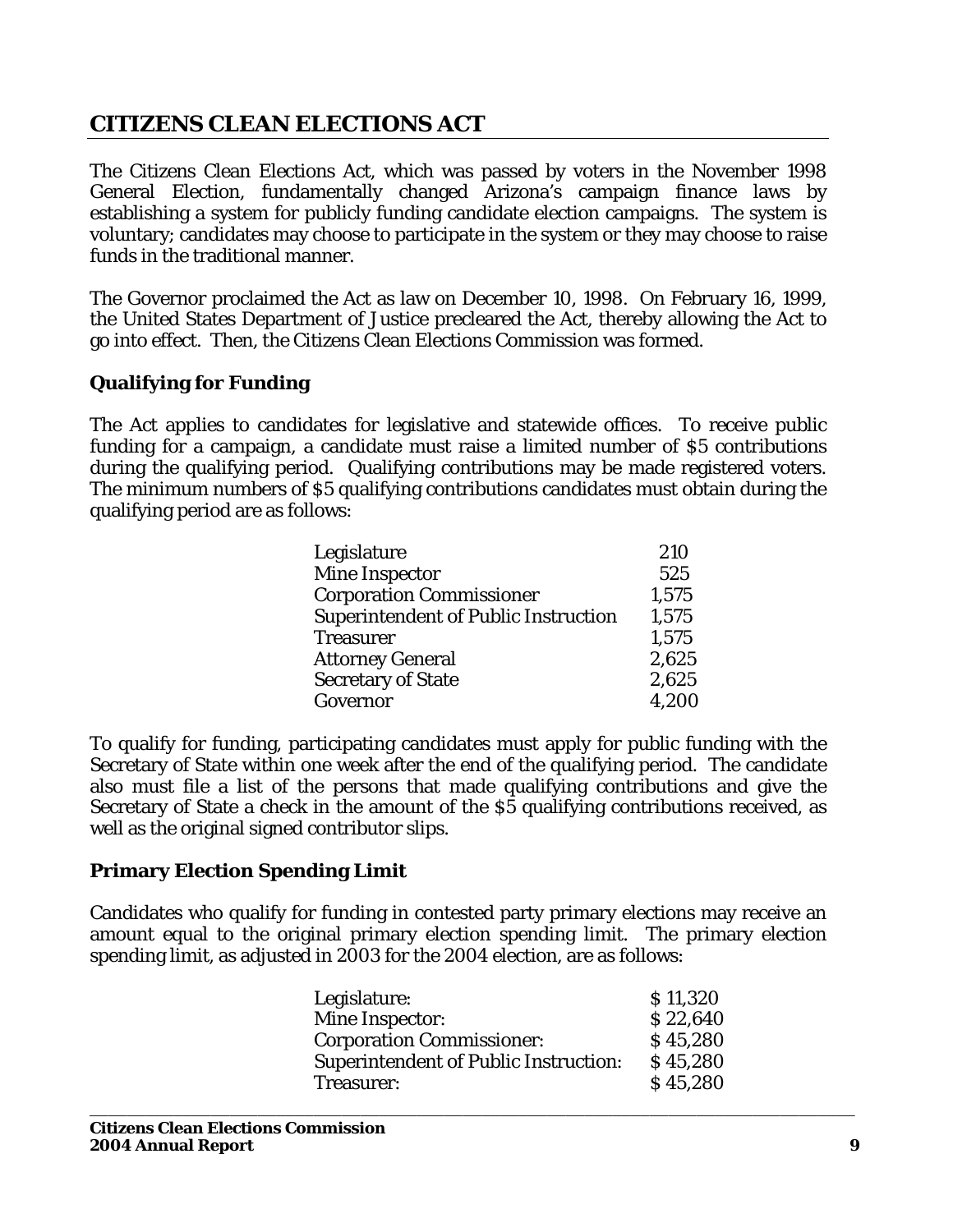<span id="page-9-0"></span>

| <b>Attorney General:</b>   | \$90,560  |
|----------------------------|-----------|
| <b>Secretary of State:</b> | \$90,950  |
| Governor:                  | \$430,149 |

#### **General Election Spending Limit**

The day after the primary election, qualifying candidates who are major party candidates in opposed elections may receive the following amounts:

| Legislature:                                 | \$16,980  |
|----------------------------------------------|-----------|
| Mine Inspector:                              | \$33,960  |
| <b>Corporation Commissioner:</b>             | \$67,920  |
| <b>Superintendent of Public Instruction:</b> | \$67,920  |
| Treasurer:                                   | \$67,920  |
| <b>Attorney General:</b>                     | \$135,840 |
| <b>Secretary of State:</b>                   | \$135,840 |
| Governor:                                    | \$645,224 |

- An independent candidate is eligible to receive 70 percent of the sum of the original primary and general election spending limits.
- An unopposed candidate is eligible to receive only his or her qualifying contributions as the spending limit for that election.

#### **Personal Monies and Early Contributions**

Participating candidates may use a limited amount of personal monies for their campaigns: \$550 for legislative office candidates and \$1,100 for statewide office candidates.

Participating candidates may raise a limited number of private contributions, which are called early contributions, during the exploratory and qualifying periods. The early contributions are limited to \$110 per contributor. The limits on the amounts that candidates may raise in early contributions are as follows:

| \$2,830  |
|----------|
| \$5,660  |
| \$11,320 |
| \$11,320 |
| \$11,320 |
| \$22,640 |
| \$22,640 |
| \$44,140 |
|          |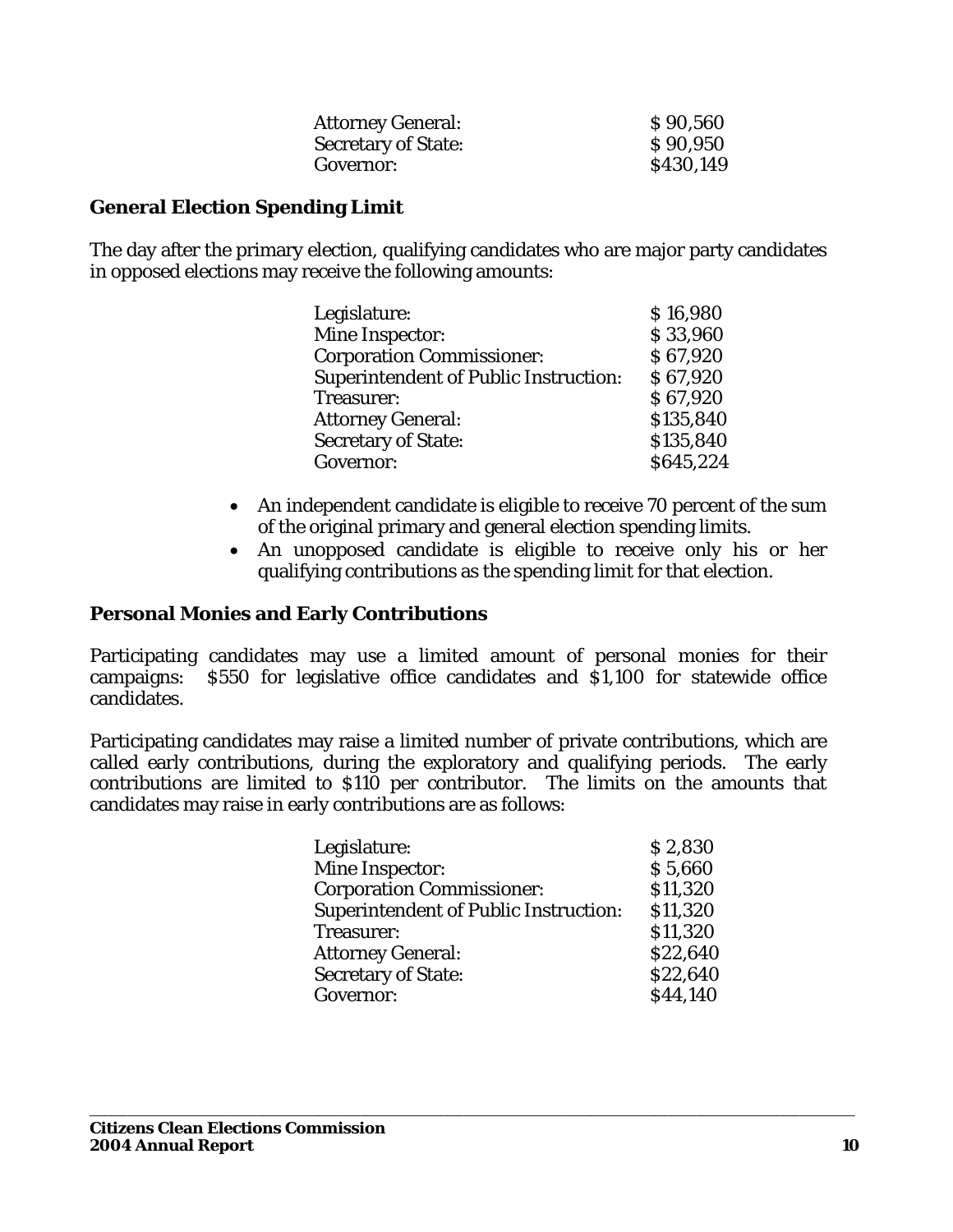### <span id="page-10-0"></span>**Matching Funds**

Participating candidates are entitled to receive matching funds when an opposing, nonparticipating candidate exceeds the primary or general election spending limits. Matching funds also will be provided to participating candidates when independent expenditures are made to advocate the election or defeat of a candidate in the race.

#### **Trigger Campaign Finance Reports**

Nonparticipating candidates must comply with additional campaign finance reporting requirements. Nonparticipating candidates must file "original" and "supplemental" campaign finance reports with the Secretary of State when the candidates make expenditures that exceed 70 percent of the primary election spending limit, or receive contributions, less the expenditures through the primary, that exceed 70 percent of the general election spending limit.

Campaign finance reports must be filed electronically with the Secretary of State and bank accounts, campaign finance reports and financial records relating to the campaign must be available for public inspection.

Any individual or entity making an independent expenditure to advocate the election or defeat of a candidate must report the expenditure once it exceeds \$550 in an election cycle. Subsequently, a supplemental campaign finance report must be filed by the next due date whenever previously unreported independent expenditures exceed \$1,000.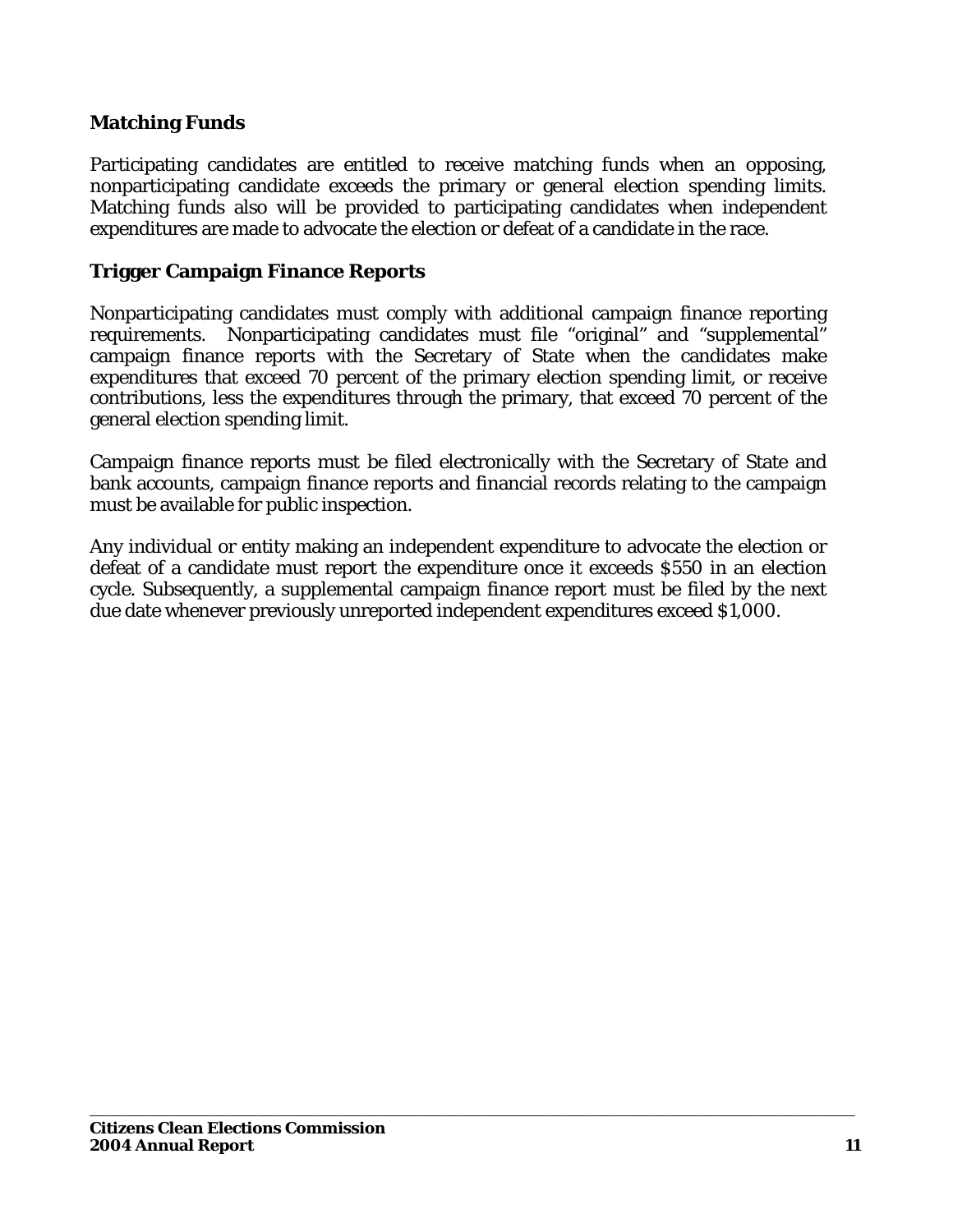## <span id="page-11-0"></span>**VOTER EDUCATION AND OUTREACH**

Pursuant to A.R.S. § 16-949(C), the Commission shall apply ten percent of the calendar year budget on expenses associated with voter education. The Commission's voter education and outreach activities during 2004 are set forth below.

### **Candidate Debates**

Pursuant to A.R.S. § 16-956(A) (2), the Commission sponsored debates among candidates prior to the primary and general elections. Participating candidates were required to attend and participate in debates, and nonparticipating candidates were invited to participate in debates.

In preparation for the 2004 election, the Commission sought out qualified organizations to host the debates within the Commission's scope of work. A debate committee was established to evaluate potential sponsors based on predefined evaluation criteria. The evaluation criteria were as follows, listed in the relative order of importance: method of approach, debate experience and expertise, perception of nonpartisanship and cost. The Commission approved a total of 15 debate sponsors.

A total of 22 primary election debates were held across the state in July and August 2004. A total of 21 general election debates were held across the state in September and October 2004. A total of approximately 1,500 citizens attended 43 debates, for an average of 35 citizens per debate. The statewide debates were aired live on the sponsor's website and remained archived on the website following the debates.

## **Candidate Statement Pamphlets**

Pursuant to A.R.S. § 16-956(A) (1), the Commission produced primary and general election candidate statement pamphlets that were mailed to every household in Arizona containing a registered voter before the start of early voting. Approximately 1.4 million Arizona households contain a registered voter. The candidate statement pamphlets were also mailed to chambers of commerce, motor vehicle department, senior centers, political parties, schools and local libraries.

The Commission adopted changes to the candidate statement pamphlets to increase the amount of information given to voters. In 2004, the pamphlets included candidate photographs and 200 word statements. In addition, candidates were able to submit two separate statements—one for the primary and one for general election pamphlet. The Commission also added information pages on Sun Sounds of Arizona and Kids Voting Arizona. The covers of the pamphlets were the results of a statewide cover design contest for high school students.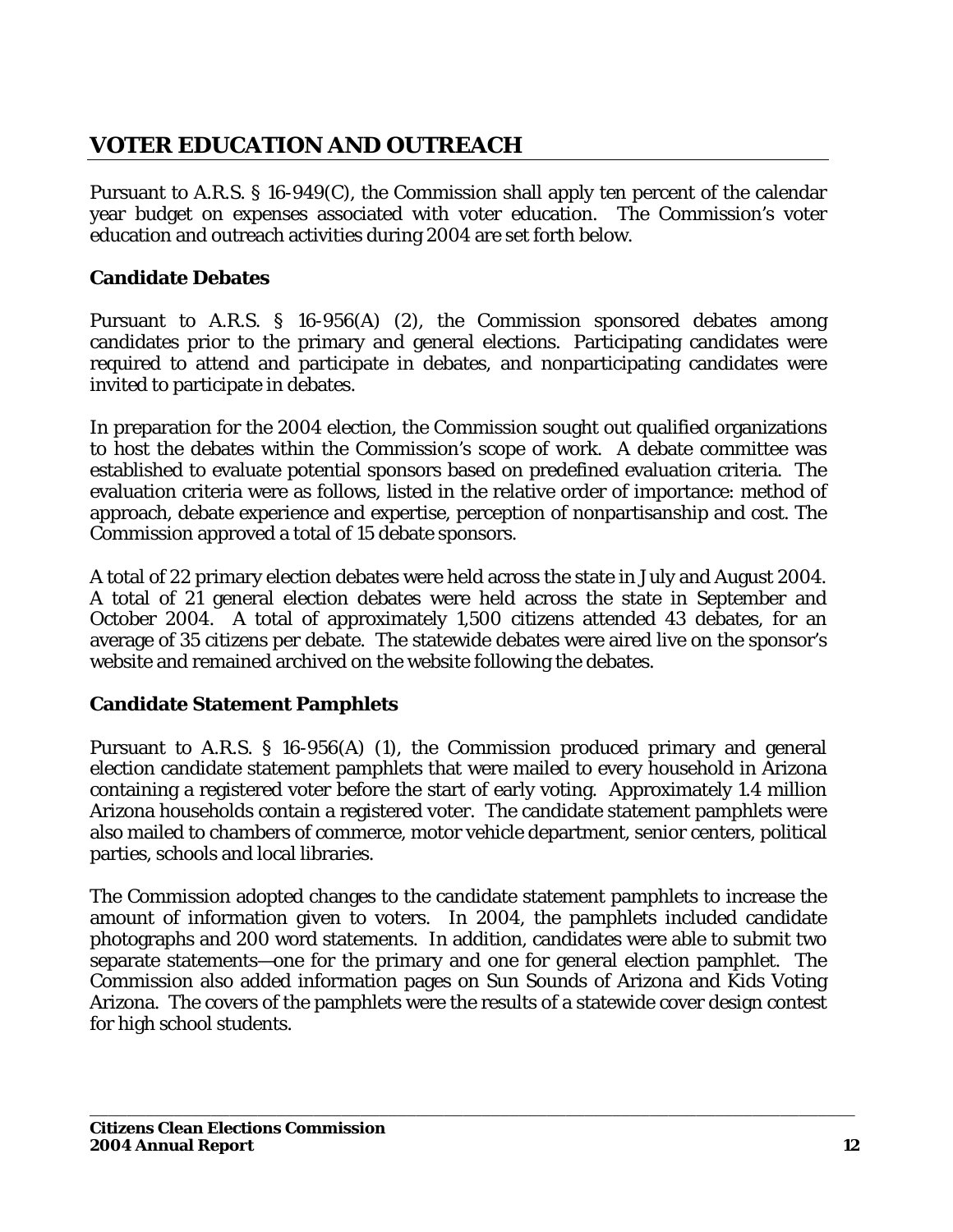<span id="page-12-0"></span>Participating and nonparticipating candidates who appeared on either the primary or general election ballot were given the opportunity to supply the Commission with a statement for inclusion in the pamphlets. The pamphlets included the office sought, as well as the candidate's name, party affiliation, funding source, web address, photo and 200-word statement.

The Commission contracted with Tieken/Moret for the layout of the pamphlets and Trend Offset Printing for the printing and distribution of the pamphlets. An on-line Candidate Statement Submission Kit was created to take candidates through every step of submitting a statement and a photo for inclusion in the pamphlets.

## **Publications**

The Citizens Clean Elections Commission issued the following publications:

- *Citizens Clean Elections Act, Rules and Policies Manual*
- *2004 Participating Candidate Guide*
- *2004 Nonparticipating Candidate Guide*
- Ten new informational handouts for participating candidates
- Election timelines for statewide and legislative candidates

## **Website [\(www.azcleanelections.gov\)](http://www.azcleanelections.gov/):**

The Commission maintains an Internet site that provides many client services, including the following:

- Notices for Commission meeting agenda and meeting minutes
- List of candidates who received public funding for the 2000, 2002, and 2004 elections
- Publications and forms
- Staff contact information and e-mail access
- Biographies of current Commissioners
- Press releases
- Substantive policy statements
- Proposed legislative changes
- Proposed rules for public comment
- *Citizens Clean Elections Act, Rules, and Policies Manual*
- Links to the Arizona Statutes, State of Arizona, Secretary of State and Arizona State Legislature

In 2004, the Commission established a new web address [\(www.azcleanelections.gov\)](http://www.azcleanelections.gov/) in order to comply with the Government Information Technology Agency (GITA) standards. The design of the new website is underway and will be completed in 2005.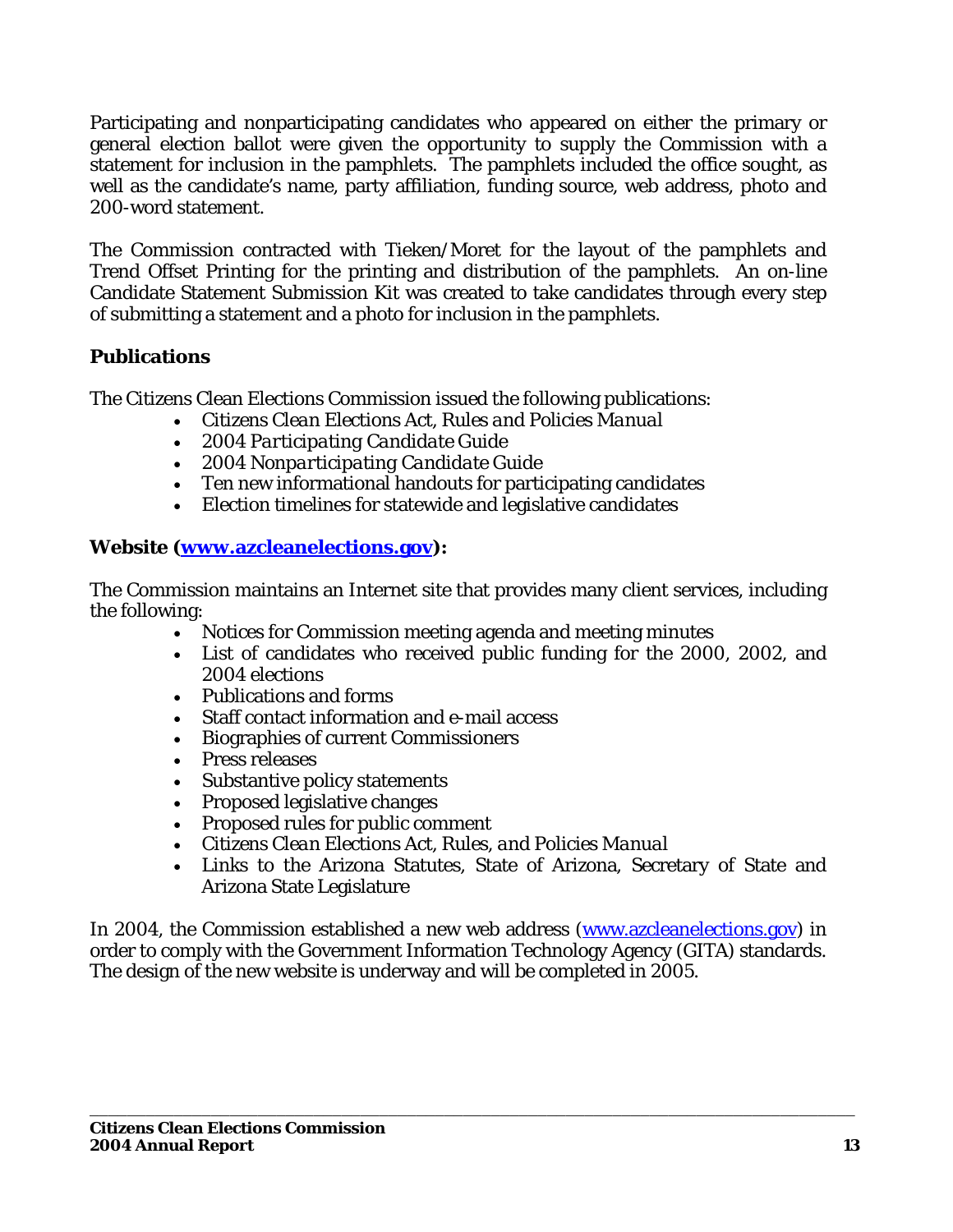## <span id="page-13-0"></span>**Voter Outreach**

Educating Arizonans about the Clean Elections Act continued to be a major function of the Commission in 2004. The outreach consisted of speaking to social service organizations, civic clubs, and other interested parties. The Commission also maintained a presence at civic events to distribute informational literature and launched a statewide education campaign that consisted of informational advertisements on television, radio, newspapers and movie theaters.

#### **Candidate Workshops**

The Commission implemented mandatory educational workshops for all participating candidates and their treasurers. Voluntary workshops were given for nonparticipating candidates. The workshops were intended to provide candidates with in-depth information regarding the provisions of the Clean Elections Act to ensure that candidates were fully equipped to abide by the Act. The Participating Candidate Workshops were held throughout the year and concluded in July 2004. Organization of the workshops included developing an informational PowerPoint presentation, handouts, and a schedule of workshops.

Postcards were mailed to all participating candidates to inform them of the Commission's scheduled workshops. Ads were created for *The Capitol Times*, which ran continuously for 5 months (January 2004-May 2004). Ads were also created for inclusion in *The Arizona Republic* and *The Tucson Citizen*, which ran once a month for four months (January 2004-April 2004).

The *Participating Candidate Guide* and the *Nonparticipating Candidate Guide* were informational tools produced in 2004 by the Commission to walk candidates through all aspects of the Clean Elections Act. The G*uides* provided a valuable resource to enhance candidates' knowledge of the Act. The 2003-2004 *Candidate Guides* were also made available on compact disc.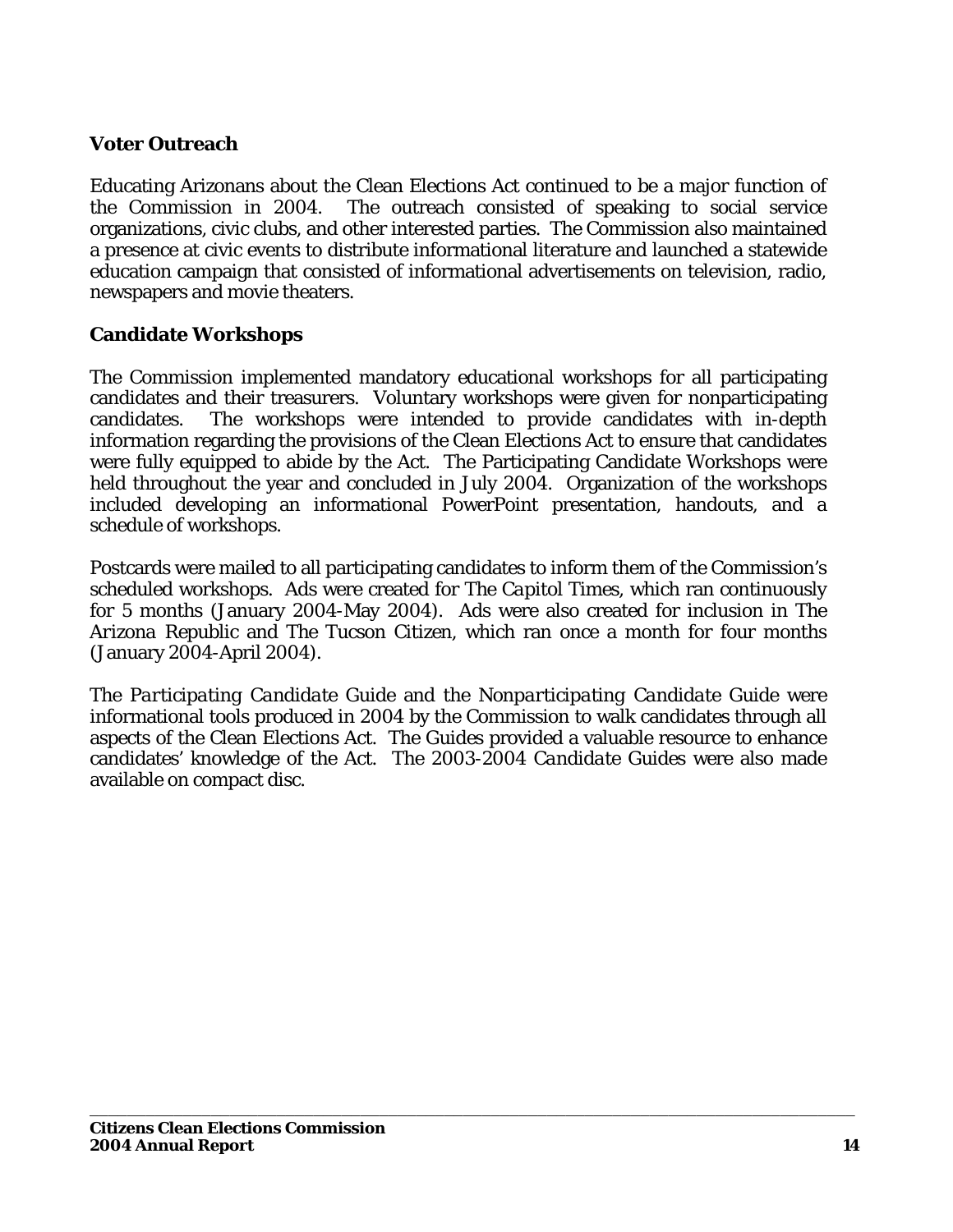## <span id="page-14-0"></span>**RULE CHANGES**

At the November 18, 2003 Commission meeting, the Commission proposed numerous changes to its rules. The rules were then subject to public comment for 60 days. At the January 28, 2004 Commission meeting, the Commission addressed the proposed changes for final adoption. The proposed rule changes were developed based on input from staff, Commissioners, the Assistant Attorney General, the Secretary of State, the Clean Elections Institute, candidates, attorneys and various other interested parties.

The following is a summary of the approved changes:

Article 1. General Provisions

- Provides definitions of the terms "audit," "candidate," and "examination."
- Consolidates rules for computing periods of time and the procedure for the Commission's methods of communication with candidates.
- Explains how a nonparticipating candidate may dispose of monies from a prior campaign if the candidate wants to become a participating candidate.
- Expands the time that a candidate may become a participating candidate after being a nonparticipating candidate- during the exploratory and qualifying periods.
- Requires a participating candidate to file an amended application for certification if there are any changes to the candidate's information.
- Requires each participating candidate and the candidate's treasurer to attend a training seminar hosted by the Commission.
- Provides that a participating candidate may not incur debt prior to qualifying for Commission funding in excess to the cash on hand.
- Specifies which candidates are permitted to participate in Commission sponsored debates and under which circumstances no debate will be held.
- Requires a campaign finance report that reports all \$5 qualifying contributions be filed prior to applying for funding.
- Establishes deadlines for Qualifying Period recap campaign finance and Primary Election recap campaign finance report.
- Provides the procedure for rectifying matching funds provided to participating candidates when the nonparticipating candidate files an amended campaign finance report in order to correct previously reported inaccurate information.
- Itemizes books and records retention requirements for all candidates, and the responsibilities of the treasurer.
- Identifies the calculation procedure for matching funds for participating candidates.

Article 2. Compliance and Enforcement Procedures

- Changes the time period allowed for an alleged violator to respond to a complaint from 14 days to 5 days.
- Eliminates language regarding public disclosure of Commission actions because all Commission actions are always public information.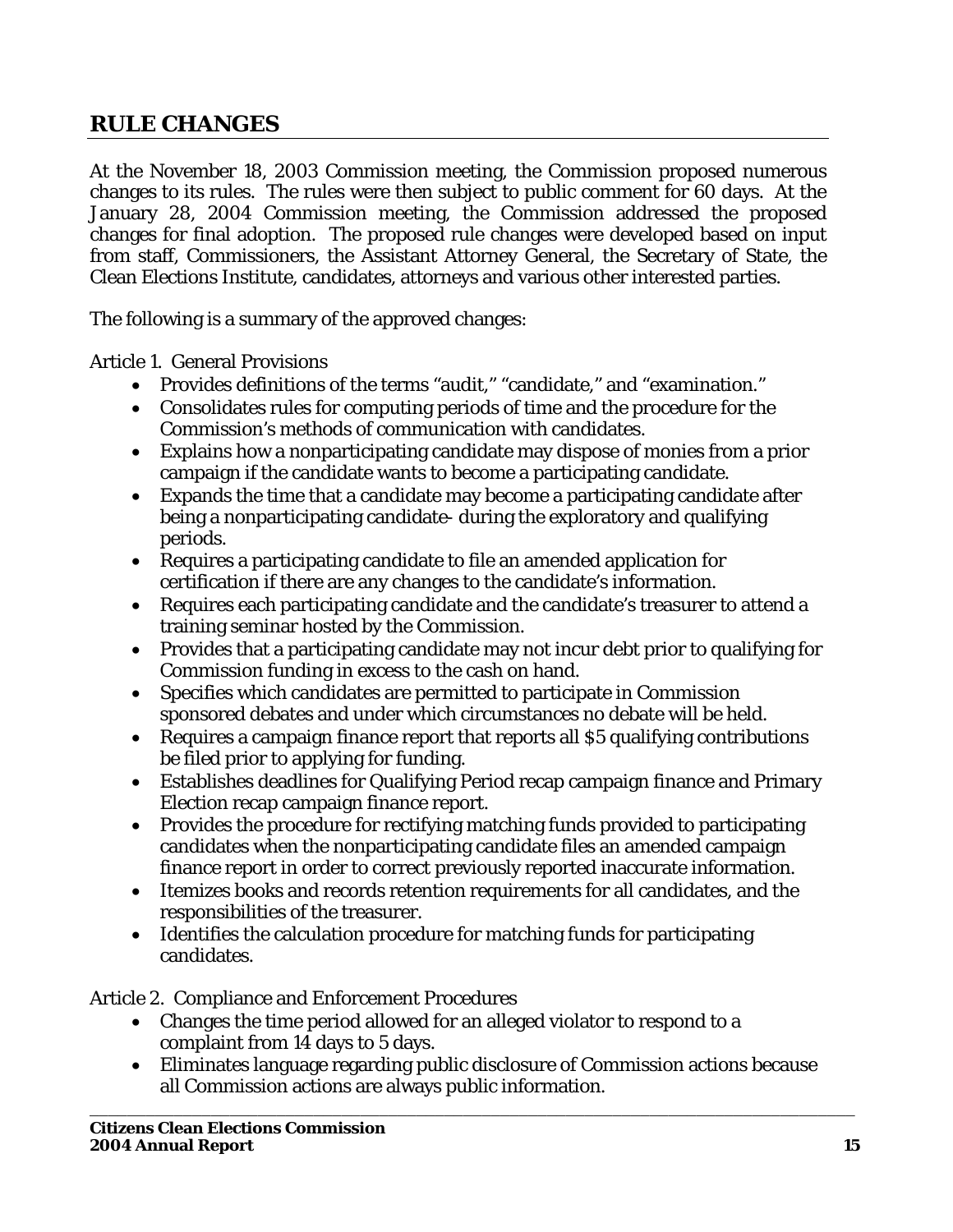### Article 4. Audits

- Eliminates language for the conduct of fieldwork. The procedure for conducting fieldwork will be determined by the auditing firm contracted by the Commission.
- Eliminates the requirement for the auditor to produce a preliminary audit report and provides that if a preliminary audit report cannot be completed by the auditor, the Commission shall notify the candidate in writing that the audit report will not be completed.

Article 7. Use of Funds and Repayment

- Establishes a list of prohibited use of campaign funds for a participating candidate and reiterates that all campaign expenditures must be directly related to the campaign.
- Defines fixed assets and increases fixed assets allowable purchases to \$600.
- Increases the time limit that the Commission may order a participating candidate to repay monies to the Commission to one year after the election.

Based on the public comments regarding the above-referenced rules, the Commission made additional changes to ten of the rules. The sixty-day public comment period for the specific rule changes began on January 29, 2004 and ended on March 29, 2004. The following is a summary of the changes to the rules:

Article 1. General Provisions

- In the definition of audit, the change clarified that an audit will pertain to the candidate's campaign finances, not the agents or personnel.
- A copy of communication will be sent electronically if possible, but a communication will always be sent by mail to ensure receipt.
- In the officeholder expense rule, the amount an individual may give to a candidate was reduced to one-half the early contribution limit, and a provision was added to prohibit lobbyists from making contributions to members of legislature or governor when the Legislature is in regular session.
- Establishes that participating candidates must return unused funds to the Commission within 5 days of filing the return of funds reports.
- Repealed the Inaugural Expense rule.
- Replaced the word communication with the word expenditure in the calculation of matching funds.

Article 7. Use of Funds and Repayment

- Establishes the limits for payments of meals for the candidate or volunteers.
- Deletes the rule requiring documentation for each food or beverage purchase and who consumed the food or beverage because it would be overly burdensome.
- Refines the definition of fixed asset.
- Establishes the state interest rate for repayment obligations.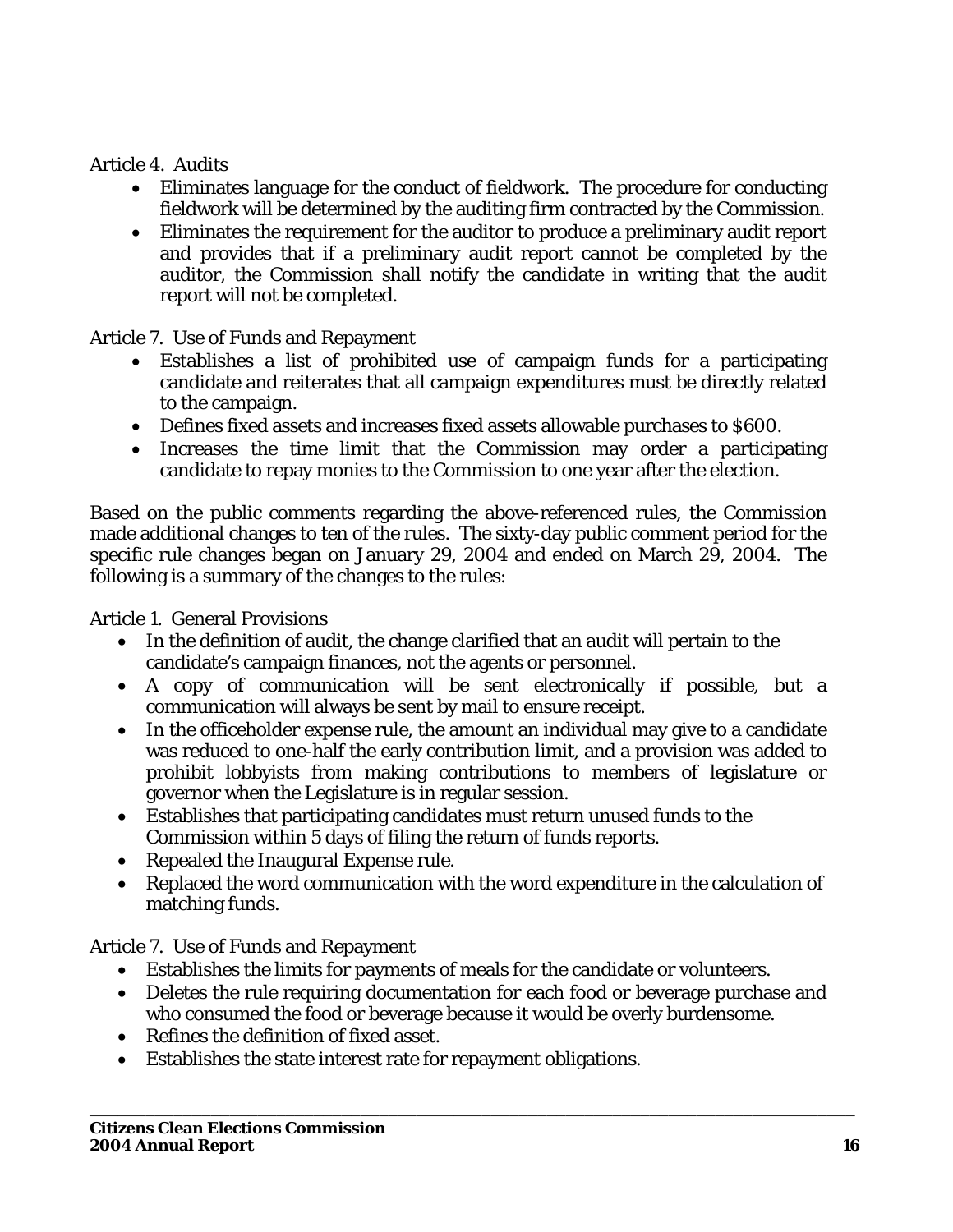## <span id="page-16-0"></span>**LITIGATION**

#### *Mainstream Arizona v. Citizens Clean Elections Commission*

Plaintiff Mainstream Arizona filed a Complaint for Special Action and Application for Order to Show Cause against the Citizens Clean Election Commission after the Commission's staff disbursed matching funds for unreported independent expenditures paid for and distributed by Mainstream Arizona. The Court denied Mainstream's request for special action relief and ruled in the Commission's favor on the merits.

Superior Court Judge Edward Burke ruled that the Commission's determination that Mainstream's mailers constituted independent expenditures was supported by the context and timing of the mailers. The content of the mailers sufficiently suggested that they were expressly advocating for the re-election of the legislators so the Court would not substitute its judgment for that of the Commission. Further, the Commission's decision to fund candidates impacted by Mainstream's mailers had no direct impact on Mainstream's right to freedom of speech. Because the Commission's action in providing matching funds had no direct impact on Mainstream, it was not deprived of due process by not having been given an opportunity to be heard in regard to that decision.

#### *Arizona at its Best v. Brewer*

Arizona at its Best, a not-for-profit organization, challenged the constitutionality of the definition of "expressly advocates." The organization alleged that A.R.S. § 16-901.01(A) (2) (b), which makes general publication communication referring to one or more clearly identified candidates and targeted to the electorate of the candidate within the sixteenweek period preceding the general election, is vague and overly broad resulting in a chilling effect on the organization's free speech. The case is still pending in federal court.

#### *Association of American Physicians and Surgeons v. Brewer*

Association of American Physicians and Surgeons, a political committee, and three candidates, Matt Salmon, Dean Martin, and Lori Daniels, filed a lawsuit in United States Districts Court for the District of Arizona challenging the constitutionality of the matching funds provision in the Clean Elections Act. Plaintiffs alleged that the reporting requirements for nonparticipating candidates and independent expenditure committees, which result in matching funds to participating candidates, violate the First and Fourteenth Amendments to the United States Constitution. Plaintiffs sought a declaration that the entire Act is void, and a permanent injunction against the Commission from implementing and enforcing the Act.

Judge Earl Carroll denied the Plaintiff's motion for a preliminary injunction to enjoin the Commission from disbursing matching funds. The court has not ruled on the State's motion to dismiss.

\_\_\_\_\_\_\_\_\_\_\_\_\_\_\_\_\_\_\_\_\_\_\_\_\_\_\_\_\_\_\_\_\_\_\_\_\_\_\_\_\_\_\_\_\_\_\_\_\_\_\_\_\_\_\_\_\_\_\_\_\_\_\_\_\_\_\_\_\_\_\_\_\_\_\_\_\_\_\_\_\_\_

#### *Clean Elections Institute v. No Taxpayer Money for Politicians*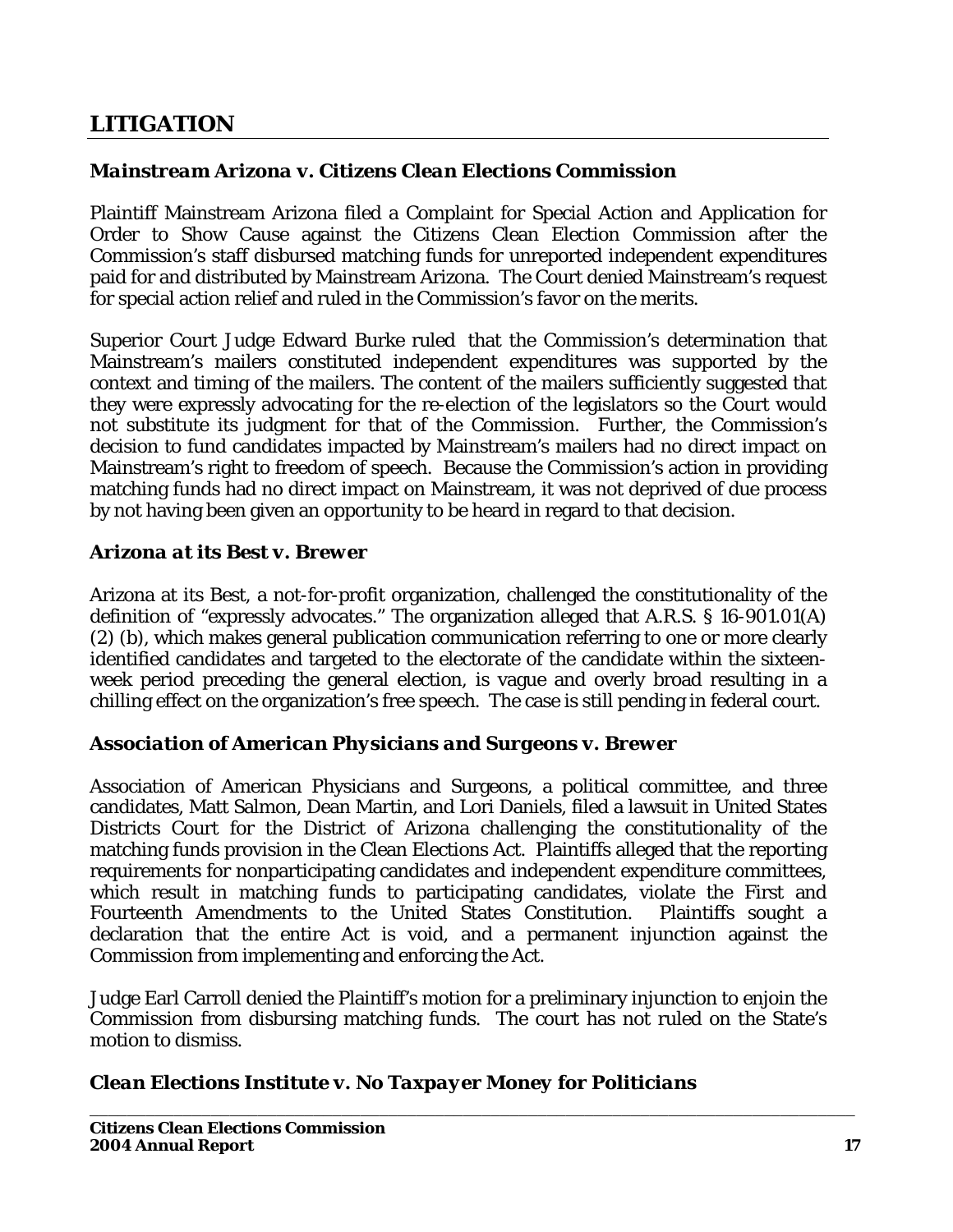The Arizona Supreme Court upheld Superior Court Judge Margaret Downie's ruling in which she found that an initiative entitled No Taxpayer Money for Politicians violated the "single subject rule" of the Arizona Constitution. The initiative, which would have defunded the Clean Elections Act, sought to incorporate in one ballot measure at least two separate constitutional amendments that do not form a consistent and workable whole. Therefore, the initiative, Proposition 106, did not appear on the 2004 ballot.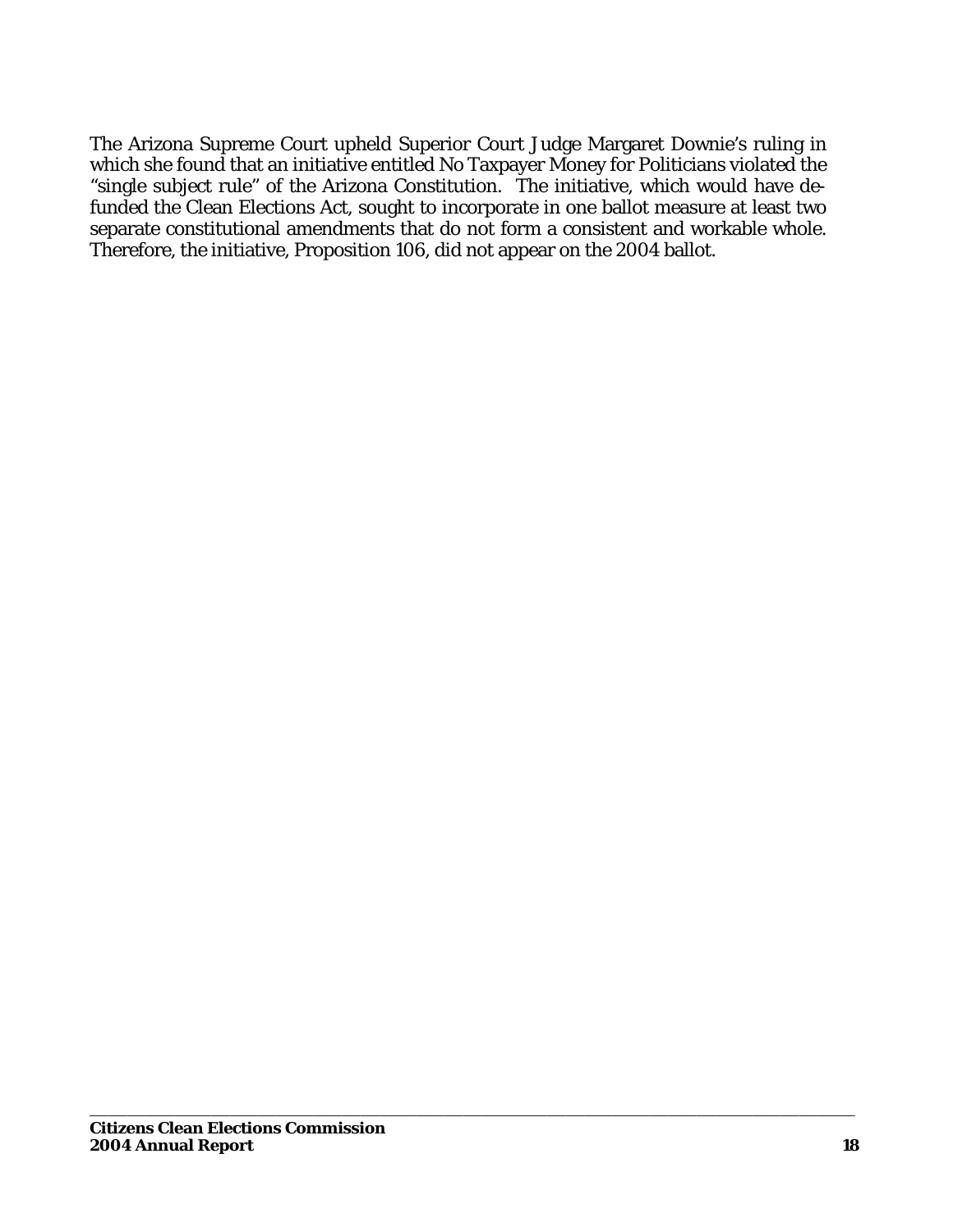## <span id="page-18-0"></span>**RECOMMENDATIONS FOR CHANGES TO THE LAW**

- 1. Remove the provisions that Arizona courts have found unconstitutional:
	- I. Lobbyist fee provision, A.R.S § 16-944, and
	- II. Duties of Commission on Appellate Court Appointments and members of the Supreme Court. A.R.S § 16-955.
- 2. Modify the filing timeframes:
	- I. Begin the Qualifying Period after the preceding general election, and
	- II. End the Qualifying Period 49 days before the primary election, rather than 75 days prior to the general election. A.R.S § 16-961 (B) (3).
	- III. Begin the Exploratory Period after the preceding general election and ending August 1st in a year preceding an election for a statewide office candidate, or on January 1st of an election year for a legislative office candidate. A.R.S § 16-961 (B) (2).
- 3. Modify reporting requirements for candidates:
	- I. Additional filings for participating candidates:
		- a. File a campaign finance report after the end of the qualifying period to determine if early contributions have been spent or need to be returned to the Clean Elections Fund, and
		- b. File a campaign finance report when applying for certification to be a participating candidate. A.R.S § 16-947.
	- II. Reduce the reporting requirements for nonparticipating candidates by only requiring the original and supplemental trigger reports when a nonparticipating candidate is opposed in the primary and general elections by a participating candidate. A.R.S  $\S$ § 16-941(B)(2) & -958.
- 4. Simplify the process for qualifying for funding:
	- I. Participating candidates would be required to file the Application for Funding at the end of the qualifying period, rather than a week after the end of the qualifying period,
	- II. Qualifying contribution forms would first checked by the Secretary of State's Office,
	- III. Include a provision for a supplemental filing of qualifying contributions if the candidate fails to qualify for funding the first time, and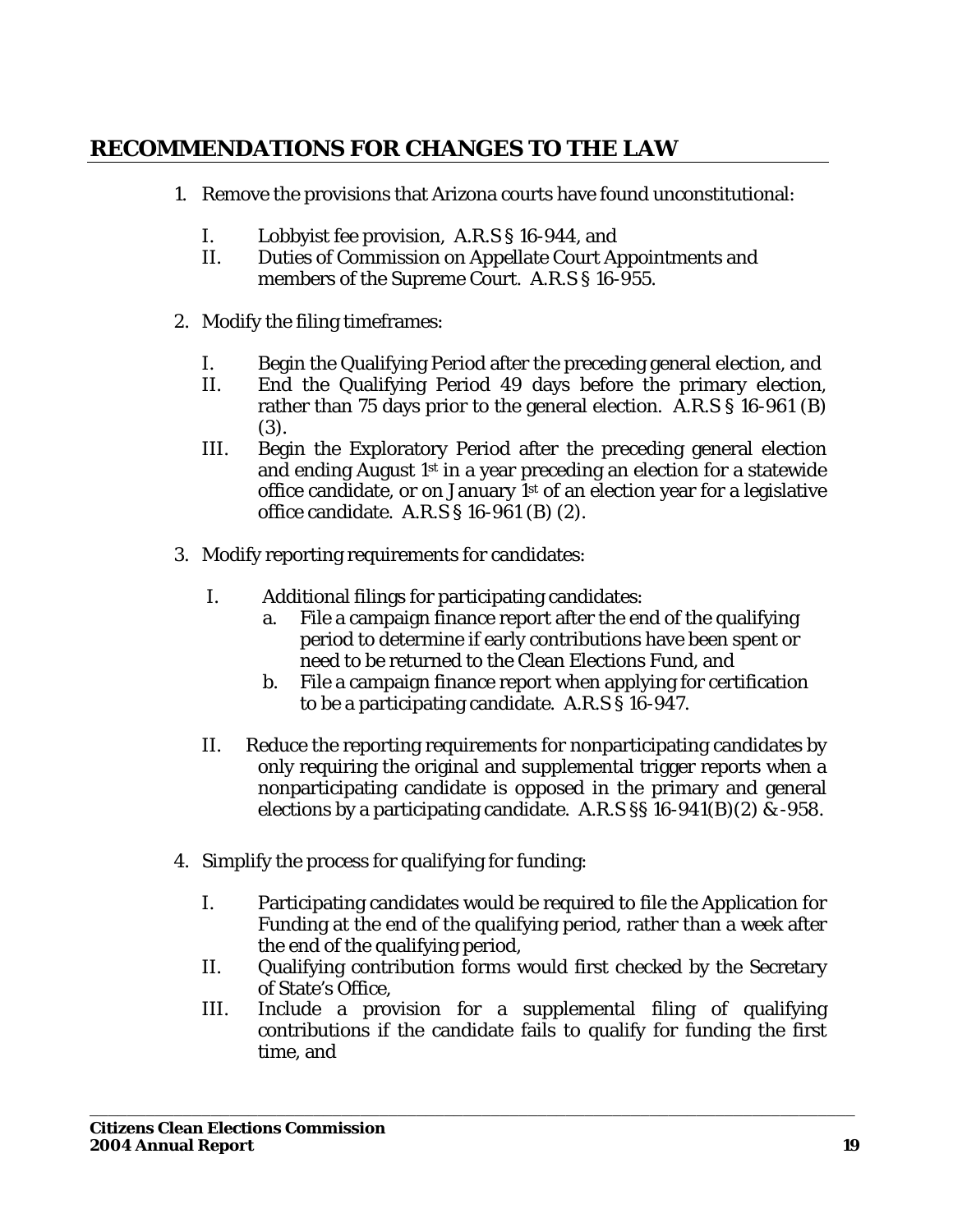- IV. Increase the random sample for legislative office candidates to 20 percent from 5 percent. A.R.S §16-950.
- 5. Amend matching funds provision in the general election for participating candidates who are opposed by a nonparticipating candidate who was unopposed in the primary election. Matching funds for the participating candidate would begin after the nonparticipating candidate's contributions exceed the sum of the primary and general election spending limit. A.R.S §  $16-952(C)(4)$ .
- 6. Strengthen enforcement authority and civil penalties:
	- I. General enforcement authority is given to impose civil penalty up to \$1,000 for any violation where no penalty is specified. A.R.S. § 16- 942.
	- II. Require that clean elections funding only be used for campaign expenses, not personal expenses, and provides for repayment of misspent monies. A.R.S. § 16-948.
	- III. Adds provision to impose a civil penalty of \$500 a day against a political committee for not complying with the Act's reporting requirements. A.R.S § 16-942.
- 7. Prohibit participating candidates from accepting qualifying contributions prior to being certified as a participating candidate pursuant to A.R.S § 16- 947. A.R.S § 16-946(A).
- 8. Voter Education. For the candidate statement pamphlet published by the Commission, require candidate statements to be about the candidate, not to attack an opponent, and authorize the Commission to reject statements that do not conform to these requirements. A.R.S  $\S 16-956(A)(1)$ .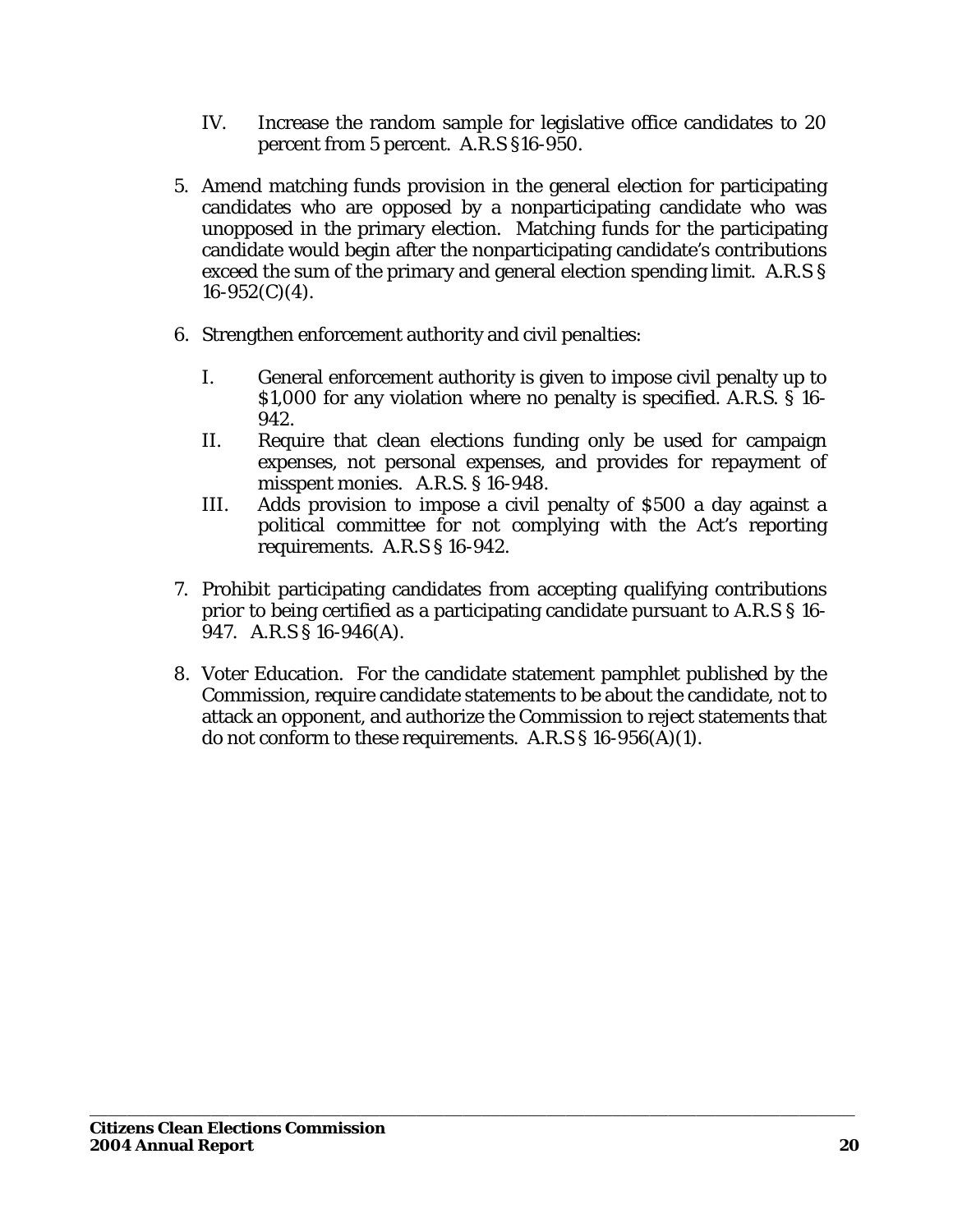## <span id="page-20-0"></span>**STAFF DUTIES**

#### **Executive Director**

Facilitate achievement of the Commission's goals and objectives. Direct agency operations and supervise staff, advise and support the Commission, oversee and monitor the implementation of the Commission policies and procedures, publications and forms. Advise the Commission on potential and pending issues and provide and establish efficient and effective mechanisms of communication among various stakeholders of the Act. Oversee and monitor the implementation of Commission policies and procedures. Set agenda and prepare materials for Commission and committee meetings. Serve as the Commission's representative to the Legislative and Executive Branch. Educate and assist candidates in compliance with reporting requirements, limits, and prohibitions, and assist candidates in participating and obtaining public funding.

#### **Deputy Director**

Serve as advisor to the Executive Director and assist in the daily administration and management of agency operations. Provide assistance and support to Executive Director in all aspects of staff supervision including program management, performance evaluations, strategic planning, implementation of Commission policies and special projects as requested. Provide oversight, direction and assistance to agency staff on voter education, public relations, candidate education, candidate debates, compliance programs, budgeting, annual reports, financial systems and other areas as directed or needed. Serve in an external relations function through public speaking engagements, and through membership, participation and involvement in relevant civic and professional organizations. Assist Executive Director in serving as a liaison to state agencies, legislators and other intergovernmental jurisdictions.

#### **Executive Assistant**

Manage human resource procedures and systems requirements. Serve as agency liaison to candidates and other state agencies. Provide technical service, assistance and training to Commission staff. Assist the Executive Director in the development of operating policies and procedures; assist in long-range organization planning; conduct special studies; recommend changes to correct operating deficiencies; recommend improvements to the provision of services to the public; prepare administrative directives; provide assistance and guidance as requested; represent the Executive Director at meetings involving personnel, government officials, political candidates and public leaders; prepare a variety of administrative reports; supervise personnel; assist Executive Director in executing the Citizens Clean Elections Act.

#### **Fiscal Services Manager**

Review, monitor and control amounts expended from the budget to assure that expenditures do not exceed funds available; report problems to Executive Director; and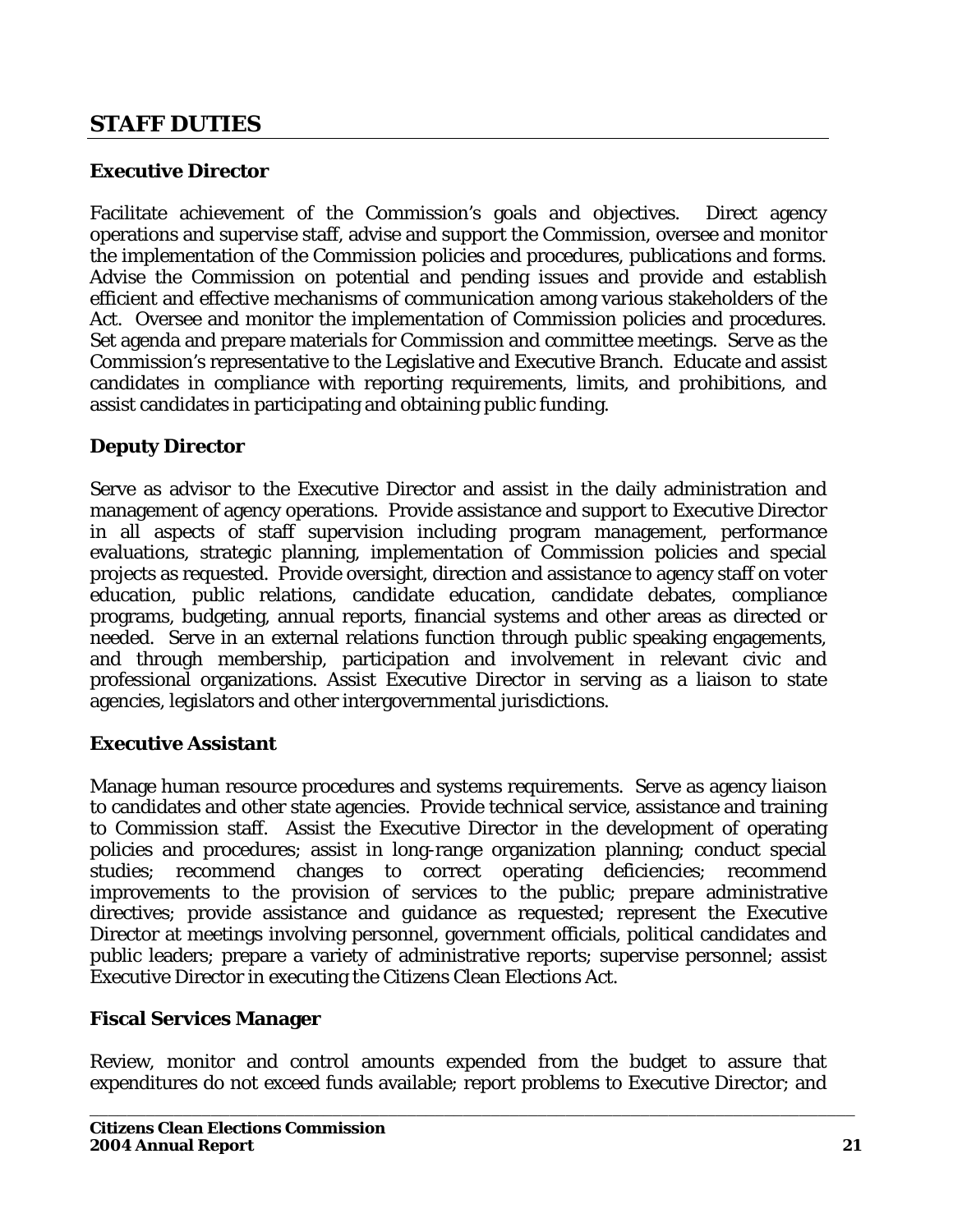read and analyze budget requests, gather data, confer with agency personnel, and make budget recommendations. Serve as the primary liaison between the Commission and the General Accounting Office, vendors and other subcontractors for the proper functioning of all financial systems and transactions. Develop standard operating procedures for all financial procedures relating to Commission activity. Gather and compile data and write detailed reports summarizing financial transactions and status of accounts for a given period; allocate funds to agency programs including voter education, administration and enforcement; and compose directives and procedures as these relate to financial activities of the agency. Develop, maintain, and manage complex database applications to support administration of all Commission programs and activities. Maintains agency's inventory; Acts as the agency's Information & Technology coordinator.

## **Voter Education Manager**

Responsible for the development and distribution of the Candidate Statement Pamphlet to every household with a registered voter. Provide advice and guidance to debate sponsors and candidates for candidate debates. Manage all aspects of publicity, marketing and educational publications for the Commission, including advertising the Commission activities for debates, candidate statement pamphlets, and tax donations in newspapers, on radio, and other media. Travel statewide to provide educational seminars to candidate committees and community groups. Work with elected officials, community leaders, large and small employers, political parties, media and other state and local officials to enhance the understanding of the Act. Develop and circulate a quarterly *Bulletin*, updating interested parties on topics of interest regarding the Act. Provide updates for the website. Create informational brochures and handouts for distribution to voters. Establish fundamental measures for the execution of bi-yearly market research. Develop, maintain, and manage complex database applications to support administration of all Commission programs and activities.

## **Campaign Finance Analyst**

Monitor and review both participating and nonparticipating candidate campaign finance reports. Calculate matching funds for participating candidates based on nonparticipating candidate campaign finance reports. Maintain contact with campaign treasurers and Secretary of State Elections staff. Responsible for all aspects of the candidate complaint process, including investigation and analysis; making recommendations to the Executive Director regarding the statute or rule violation; and tracking each complaint on the complaint tracking database program. Determines one-party-dominant legislative districts. Monitor and track independent expenditures for possible matching funds.

## **Administrative Assistant III**

Provide administrative assistance to the Executive Director and Commission. Provide support in the preparation and execution of monthly Commission meetings, including posting meeting agendas, drafting meeting mailings, ensuring meeting materials are delivered to commissioners prior to meetings. Maintain records for compliance with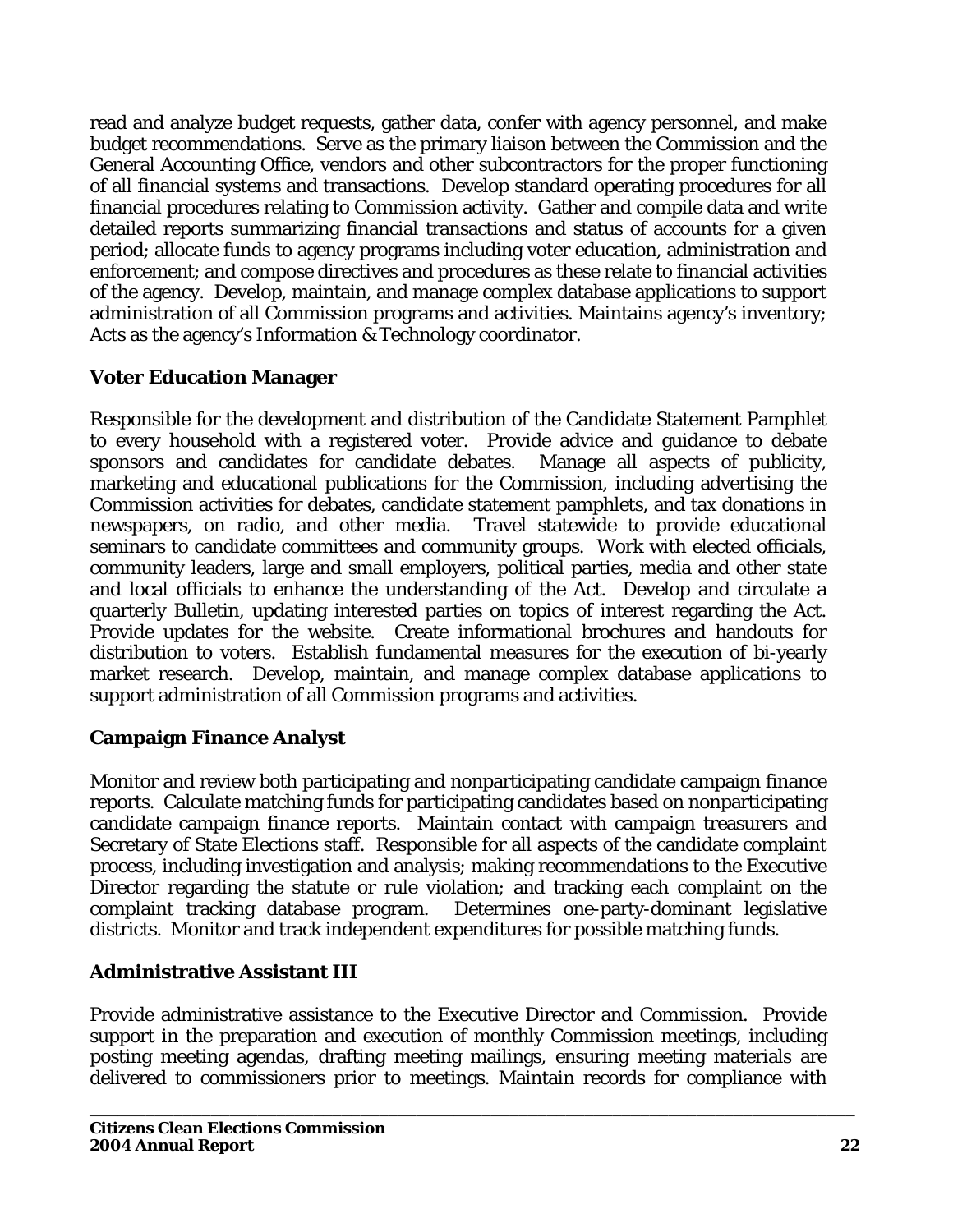open meeting law requirements, organizes and maintains meeting materials, and responsible for audiotape recording of regular meetings and executive sessions. Monitor inventory and office supplies. Produce computer-generated letters, memorandum and reports, and assists with front desk duties when necessary.

## **Administrative Assistant II**

Provide administrative support to staff as needed. Answer incoming calls, draft letters, memos, agendas, and faxes. Schedule project and client meetings on and off-site, and contact attendees to determine availability and to confirm meetings. Photocopy and distribute memos, correspondence and routine mailings. Prepare documents for mailing, open and distribute mail, and oversee mail meter. Monitor receipt of facsimiles, ensures supplies for copy machines and printer, and organize electronic mail distribution lists.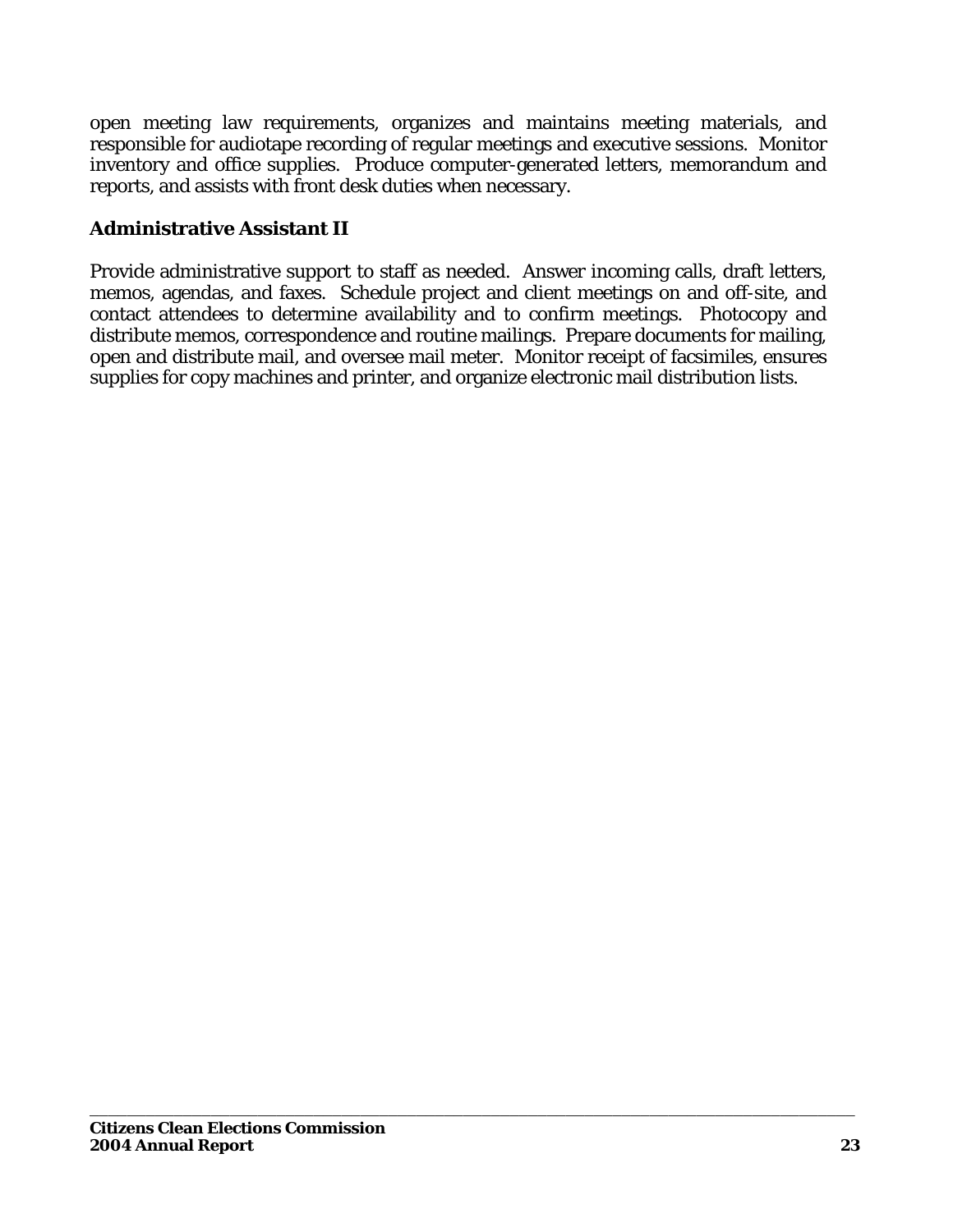## <span id="page-23-0"></span>**FINANCIAL INFORMATION**

### **Cap on Total Expenditures**

The Act prescribes certain caps on expenditures from the Citizens Clean Elections Fund. Pursuant to A.R.S. § 16-949(A), the Commission shall not spend more than \$5 times the number of Arizona resident personal income tax returns filed during the previous calendar year on all costs incurred under the law during a particular calendar year. In calendar year 2004, there were 2,169,638 personal income tax returns filed with the Arizona Department of Revenue. The cap on total expenditures for calendar year 2004 from the Citizens Clean Elections Fund was \$10,848,190.

#### **Administration/Enforcement**

The Act imposes a cap on expenditures for administration and enforcement activities. The Commission may use up to 10 percent of the annual limit on costs for reasonable and necessary expenditures for administration and enforcement pursuant to A.R.S. § 16- 949(B). The amount of \$1,084,819 was the cap for reasonable and necessary expenditures for administration and enforcement in calendar year 2004. The Commission spent \$753,224 or 6.9 percent of the amount specified in § 16-949(A), well below the authorized cap for administration and enforcement expenditures.

#### **Voter Education**

The Commission is required to spend 10 percent of its annual cap on revenue for voter education pursuant to A.R.S. § 16-949(C). In 2004, the Commission spent \$2,955,761 or 27.2 percent of the amount specified in A.R.S. § 16-949(A). In 2004, candidate funding equaled \$4,283,883 or 39.5 percent of the amount specified in A.R.S. § 16-949(C).

#### **Projected Revenue**

Pursuant to A.R.S. § 16-954(D), "at least once per year the Commission shall project the amount of monies that the Fund will collect over the next four years and the time such monies shall become available." On November 30, 2004, the Commission adopted the following revenue projections:

| <b>Calendar Year</b> | <b>Cap on Spending</b><br><b>Income Tax Returns</b> |              |  |  |
|----------------------|-----------------------------------------------------|--------------|--|--|
|                      |                                                     |              |  |  |
| 2005                 | 2,213,031                                           | \$11,065,155 |  |  |
|                      |                                                     |              |  |  |
| 2006                 | 2,257,292                                           | \$11,286,460 |  |  |
|                      |                                                     |              |  |  |
| 2007                 | 2,303,438                                           | \$11,517,190 |  |  |
|                      |                                                     |              |  |  |
| 2008                 | 2,349,507                                           | \$11,747,535 |  |  |
|                      |                                                     |              |  |  |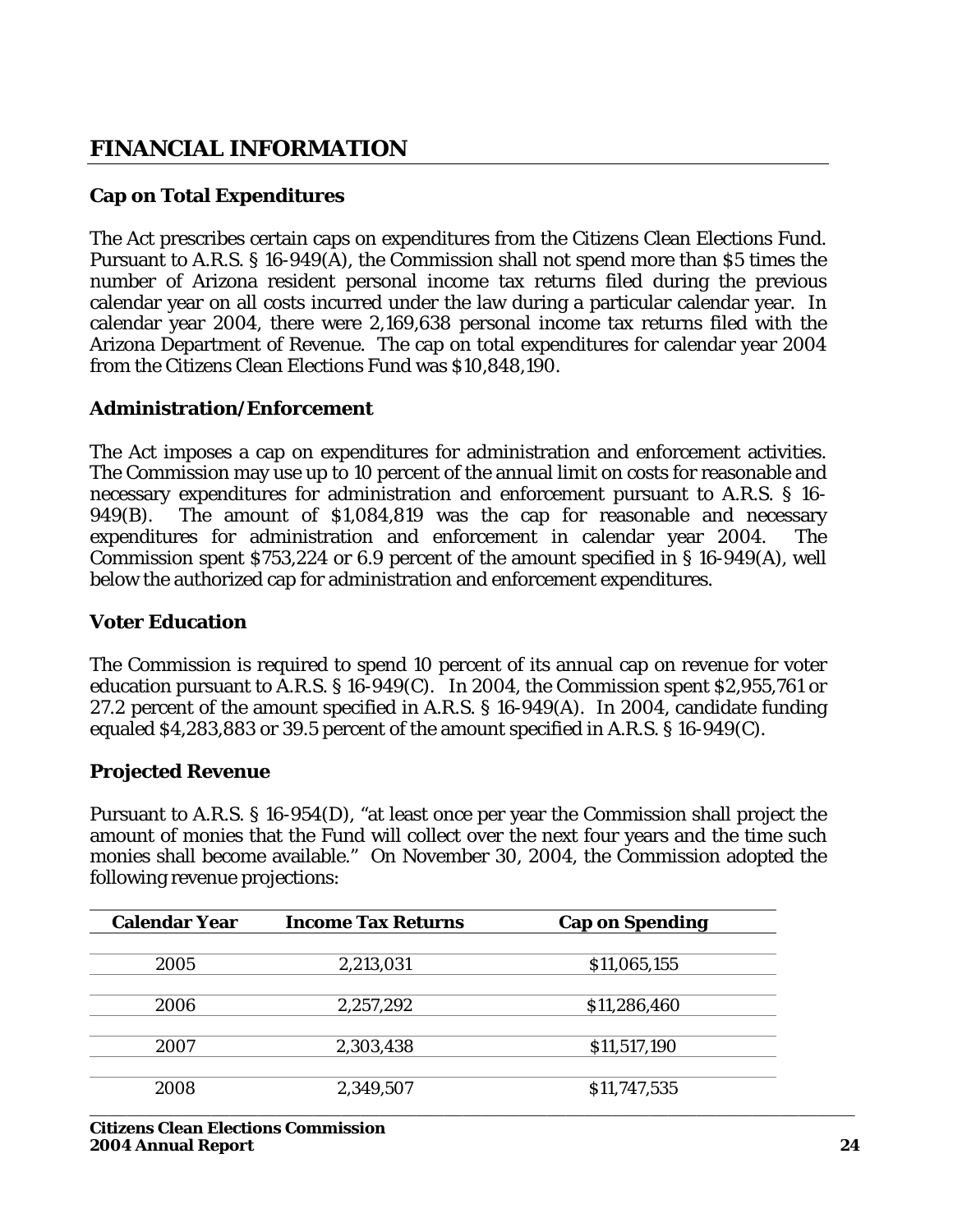## Citizens Clean Elections Fund Sources of Revenue

| <b>FINES, FORFIETURES &amp; PENALTIES</b>                  |                         |
|------------------------------------------------------------|-------------------------|
| <b>Court Assessments</b> *                                 | \$7,456,168             |
| <b>Commission Assessments**</b>                            | 4,670                   |
| <b>OTHER REVENUE</b>                                       |                         |
| \$5 Tax Reduction Check-offs<br><b>Voluntary Donations</b> | 4,353,736<br><b>135</b> |
| <b>Tax Credit Donations</b>                                | 128,196                 |
| <b>Candidate Qualifying Contributions</b>                  | 197,585                 |
| <b>Other Miscellaneous</b>                                 | 3,080                   |
| TOTAL REVENUE                                              | \$12,143,675            |

\_\_\_\_\_\_\_\_\_\_\_\_\_\_\_\_\_\_\_\_\_\_\_\_\_\_\_\_\_\_\_\_\_\_\_\_\_\_\_\_\_\_\_\_\_\_\_\_\_\_\_\_\_\_\_\_\_\_\_\_\_\_\_\_\_\_\_\_\_\_\_\_\_\_\_\_\_\_\_\_\_\_

\*This line item reflects the 10% surcharge imposed on all civil and criminal fines and penalties. \*\*This line item reflects Commission imposed penalties on candidates.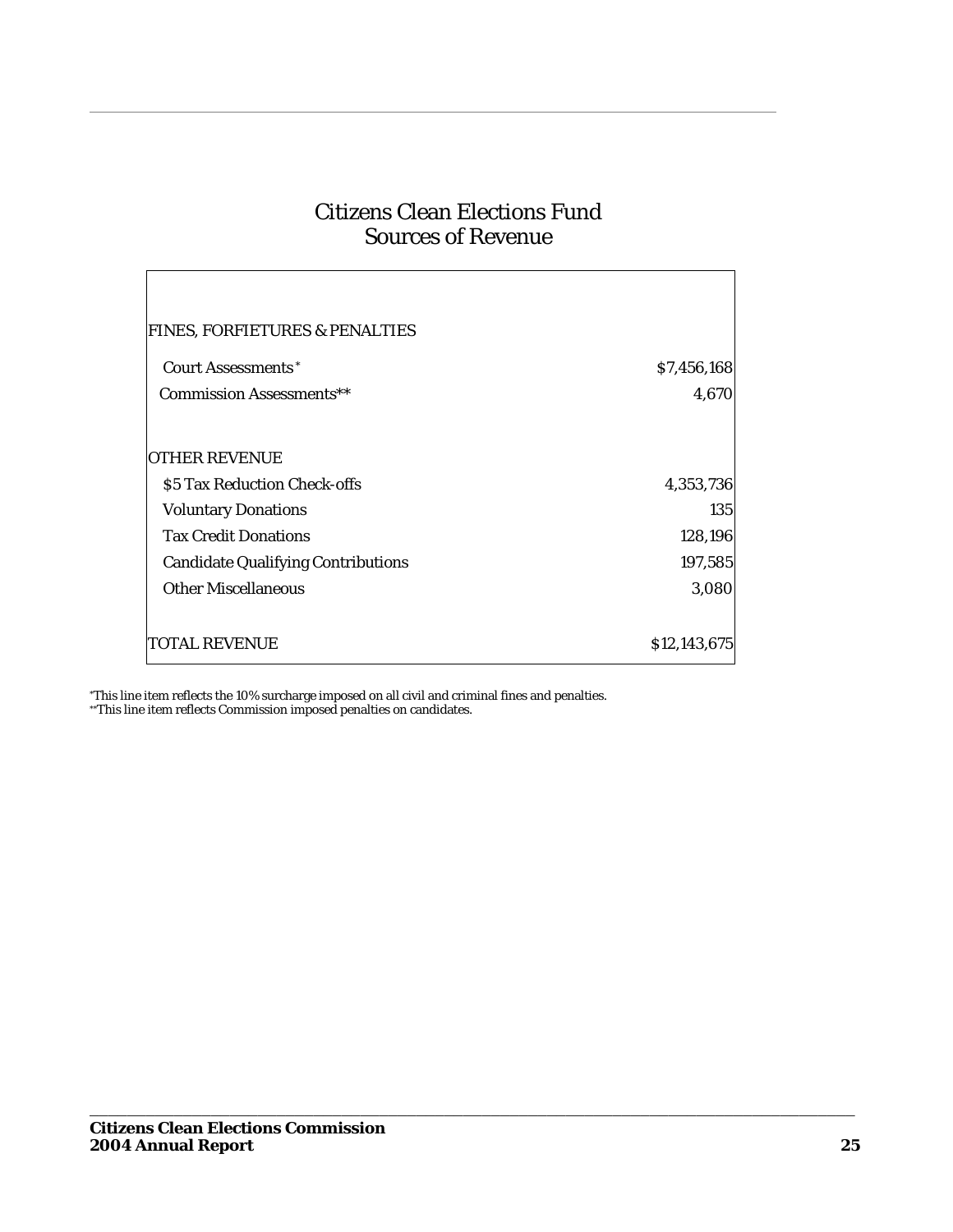## Citizens Clean Elections Fund Expenditures

| <b>EXPENDITURES</b>                        | Administrative<br>and<br><b>Enforcement</b> | <b>Voter</b><br>Education | Campaign<br><b>Funds</b> | Total        |
|--------------------------------------------|---------------------------------------------|---------------------------|--------------------------|--------------|
| <b>Personal Services</b>                   | \$262,696                                   | \$210,900                 | \$0                      | \$473,596    |
| <b>Employee-Related Expenditures</b>       | \$58,773                                    | \$49,943                  | \$0                      | \$108,716    |
| <b>Professional &amp; Outside Services</b> | \$292,188                                   | \$1,100,055               | \$0                      | \$1,392,243  |
| <b>Travel In-State</b>                     | \$3,635                                     | \$1,843                   | \$0                      | \$5,478      |
| <b>Travel Out-of-State</b>                 | \$3,082                                     | SO.                       | SO.                      | \$3,082      |
| Aid to Individuals/Organizations           | \$0                                         | 80                        | \$4,282,954              | \$4,282,954  |
| <b>Other Operating Expenditures</b>        | \$123,905                                   | \$1,585,936               | \$928                    | \$1,710,769  |
| <b>Capital Equipment</b>                   | \$1,825                                     | \$2,812                   | \$0                      | \$4,637      |
| <b>Non-Capital Equipment</b>               | \$7,121                                     | \$4,272                   | \$0                      | \$11,393     |
|                                            |                                             |                           |                          |              |
| <b>Total Expenditures</b>                  | (\$753,224)                                 | (S2, 955, 761)            | (\$4,283,882)            | (S7,992,868) |

\_\_\_\_\_\_\_\_\_\_\_\_\_\_\_\_\_\_\_\_\_\_\_\_\_\_\_\_\_\_\_\_\_\_\_\_\_\_\_\_\_\_\_\_\_\_\_\_\_\_\_\_\_\_\_\_\_\_\_\_\_\_\_\_\_\_\_\_\_\_\_\_\_\_\_\_\_\_\_\_\_\_

 $\lceil$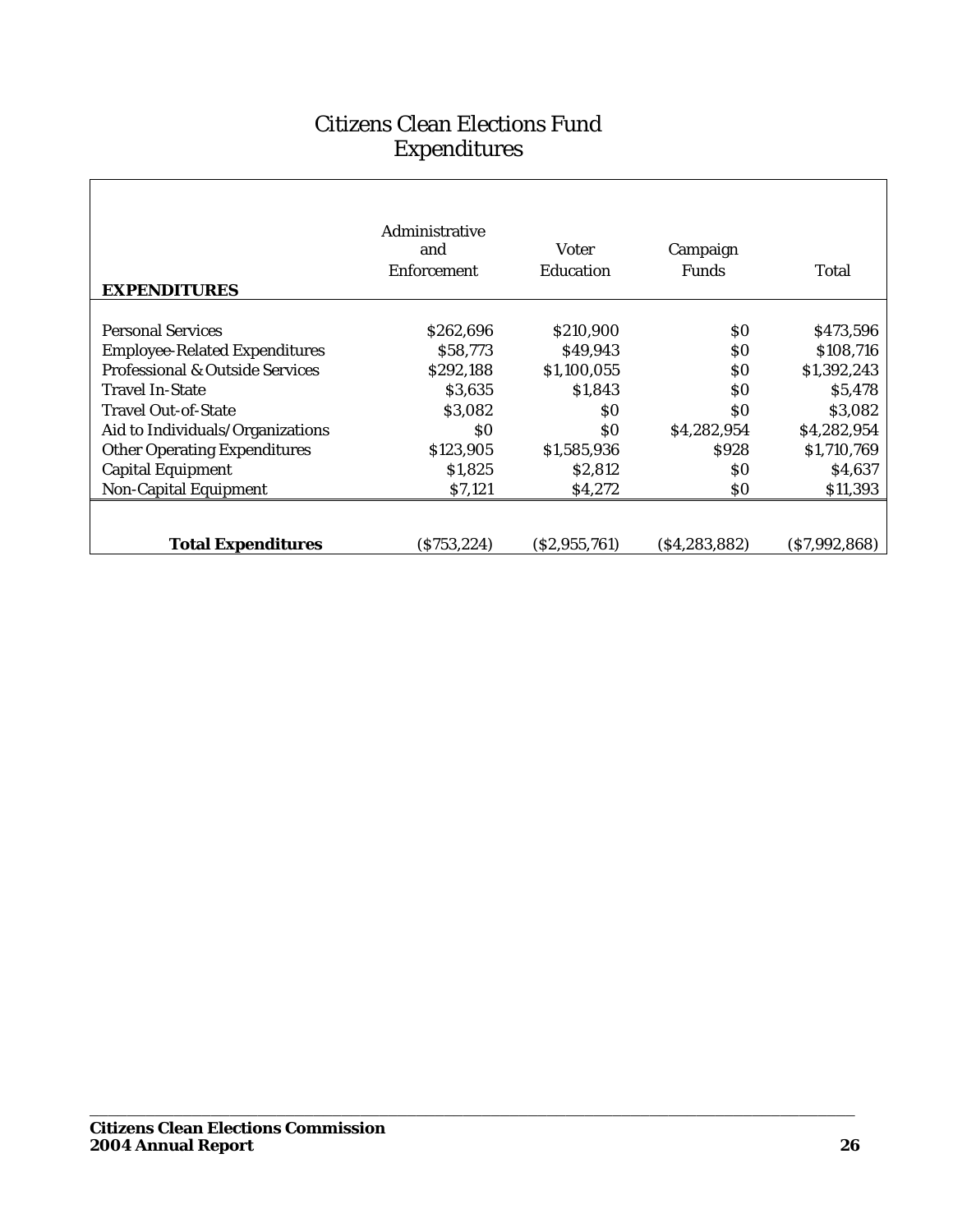## Citizens Clean Elections Fund Summary of Sources of Revenues and Expenditures

| <b>Beginning Fund Balance (January 1, 2004)</b>       |                               | \$11,211,653   |
|-------------------------------------------------------|-------------------------------|----------------|
| <b>Revenues</b>                                       |                               |                |
| <b>Fines, Forfeitures and Penalties:</b>              |                               |                |
| <b>Court Assessments</b>                              | \$7,456,168                   |                |
| <b>Commission Assessments</b>                         | \$4,670                       |                |
| <b>Other Revenue:</b>                                 |                               |                |
| \$5 Tax Check-off                                     | \$4,353,736                   |                |
| <b>Voluntary Donations</b>                            | <b>S135</b>                   |                |
| <b>Tax Credit Donations</b>                           | \$128,196                     |                |
| <b>Candidate Qualifying Contributions</b>             | \$197,585                     |                |
| <b>Other Miscellaneous</b>                            | \$3,080                       |                |
| <b>Total Revenues</b>                                 |                               | \$12,143,570   |
| <b>Expenditures</b><br>Administrative and Enforcement |                               |                |
| <b>Voter Education</b>                                | (S753, 224)<br>(S2, 955, 761) |                |
| <b>Campaign Funds</b>                                 | ( \$4, 283, 883)              |                |
|                                                       |                               |                |
| <b>Total Expenditures</b>                             |                               | (S7, 992, 868) |
| Adjustment to AFIS*                                   |                               | (51, 232)      |
| <b>Ending Fund Balance (December 31, 2004)</b>        |                               | \$15,361,123   |

\*The Commission operates on a calendar year basis and the state accounting system operates on a state fiscal year basis (July 1 to June 30). This line item reflects adjustments for calendar versus fiscal year balance.